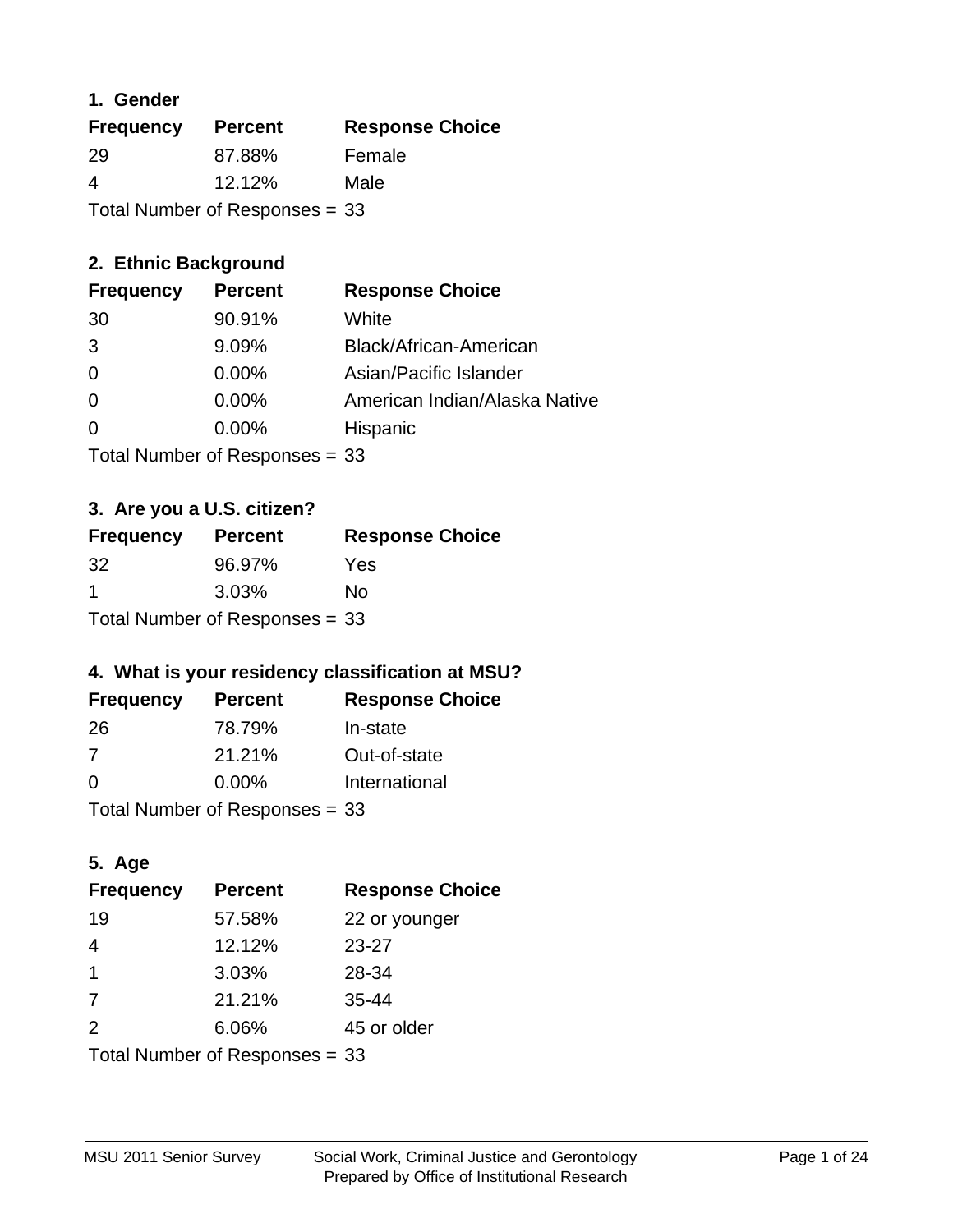#### **6. Has either of your parents received a bachelor's degree?**

| <b>Frequency</b> | <b>Percent</b>                   | <b>Response Choice</b> |
|------------------|----------------------------------|------------------------|
| -10              | 30.30%                           | Yes                    |
| -23              | 69.70%                           | No                     |
|                  | Total Number of Responses $= 33$ |                        |

#### **7. Has either of your parents received a degree from Murray State?**

| <b>Frequency</b> | <b>Percent</b> | <b>Response Choice</b> |
|------------------|----------------|------------------------|
| 3                | $9.09\%$       | Yes                    |
| 30               | 90.91%         | No                     |

Total Number of Responses = 33

#### **8. What was your original entry status to MSU?**

| <b>Frequency</b> | <b>Percent</b>             | <b>Response Choice</b>                           |
|------------------|----------------------------|--------------------------------------------------|
| 12               | 36.36%                     | Freshman                                         |
| 17               | 51.52%                     | Transfer from community college/technical school |
| $\overline{4}$   | 12.12%                     | Transfer from 4-yr institution                   |
|                  | Tatal Number of Desperance |                                                  |

Total Number of Responses = 33

#### **9. If transfer student, how many credits were transferred?**

| <b>Frequency</b>              | <b>Percent</b> | <b>Response Choice</b> |
|-------------------------------|----------------|------------------------|
| -0                            | $0.00\%$       | 12 or fewer            |
| 3                             | 14.29%         | $13 - 30$              |
| 4                             | 19.05%         | $31 - 60$              |
| 14                            | 66.67%         | Over <sub>60</sub>     |
| $Total Number of Doeponce 21$ |                |                        |

Total Number of Responses = 21

# **10. If transfer student, approximately what percent of your University Studies (general education) classes did you take at Murray State?**

| <b>Frequency</b>               | <b>Percent</b> | <b>Response Choice</b> |
|--------------------------------|----------------|------------------------|
| 15                             | 75.00%         | Under 25%              |
| 1                              | 5.00%          | 25-49%                 |
| -1                             | 5.00%          | 50-74%                 |
| 3                              | 15.00%         | 75-100%                |
| Total Number of Responses = 20 |                |                        |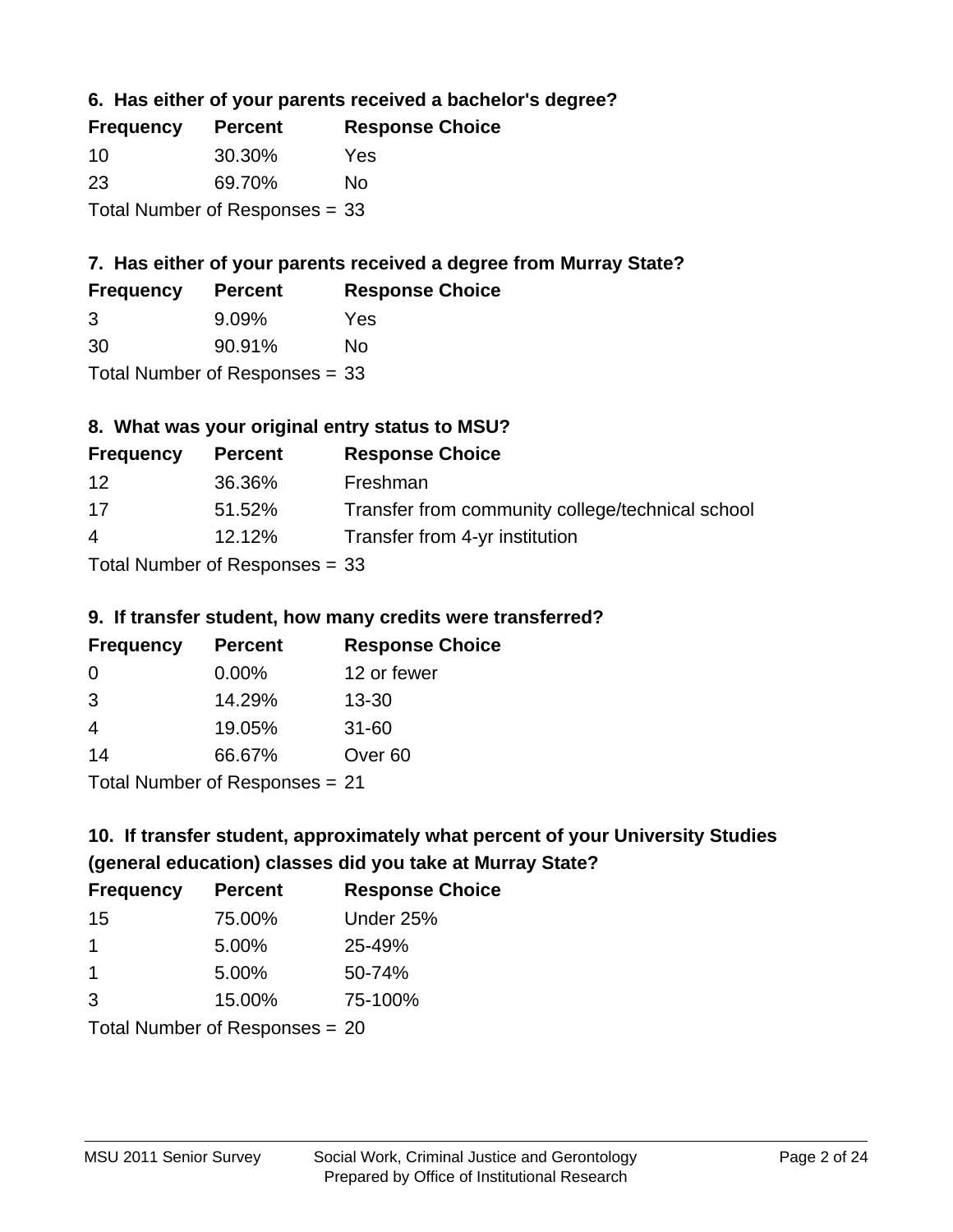#### **11. What has been your attendance status at MSU?**

| <b>Frequency</b>               | <b>Percent</b> | <b>Response Choice</b>     |
|--------------------------------|----------------|----------------------------|
| 32                             | 96.97%         | <b>Primarily full-time</b> |
| -1                             | 3.03%          | <b>Primarily part-time</b> |
| Total Number of Responses = 33 |                |                            |

#### **12. In which Residential College are you a member?**

| <b>Frequency</b> | <b>Percent</b> | <b>Response Choice</b>            |
|------------------|----------------|-----------------------------------|
| 8                | 24.24%         | Do not know                       |
| 4                | 12.12%         | <b>Clark College</b>              |
| 3                | 9.09%          | <b>Elizabeth College</b>          |
| 2                | 6.06%          | <b>Franklin-Springer Colleges</b> |
| 4                | 12.12%         | <b>Hart College</b>               |
| 2                | 6.06%          | <b>Hester College</b>             |
|                  | 3.03%          | <b>Regents College</b>            |
| 4                | 12.12%         | <b>Richmond College</b>           |
| 5                | 15.15%         | <b>White College</b>              |
|                  |                |                                   |

Total Number of Responses = 33

# **13. Have you ever received any type of Financial Aid while at MSU? (Scholarships, grants, work-study, etc.)**

| <b>Frequency</b>               | <b>Percent</b> | <b>Response Choice</b> |
|--------------------------------|----------------|------------------------|
| 30                             | 90.91%         | Yes                    |
| 3                              | 9.09%          | Nο                     |
| Total Number of Responses = 33 |                |                        |

#### **14. What degree are you seeking at this time?**

| <b>Frequency</b> | <b>Percent</b>                 | <b>Response Choice</b> |
|------------------|--------------------------------|------------------------|
| 0                | $0.00\%$                       | Associate              |
| 33               | 100.00%                        | <b>Baccalaureate</b>   |
|                  | Total Number of Responses = 33 |                        |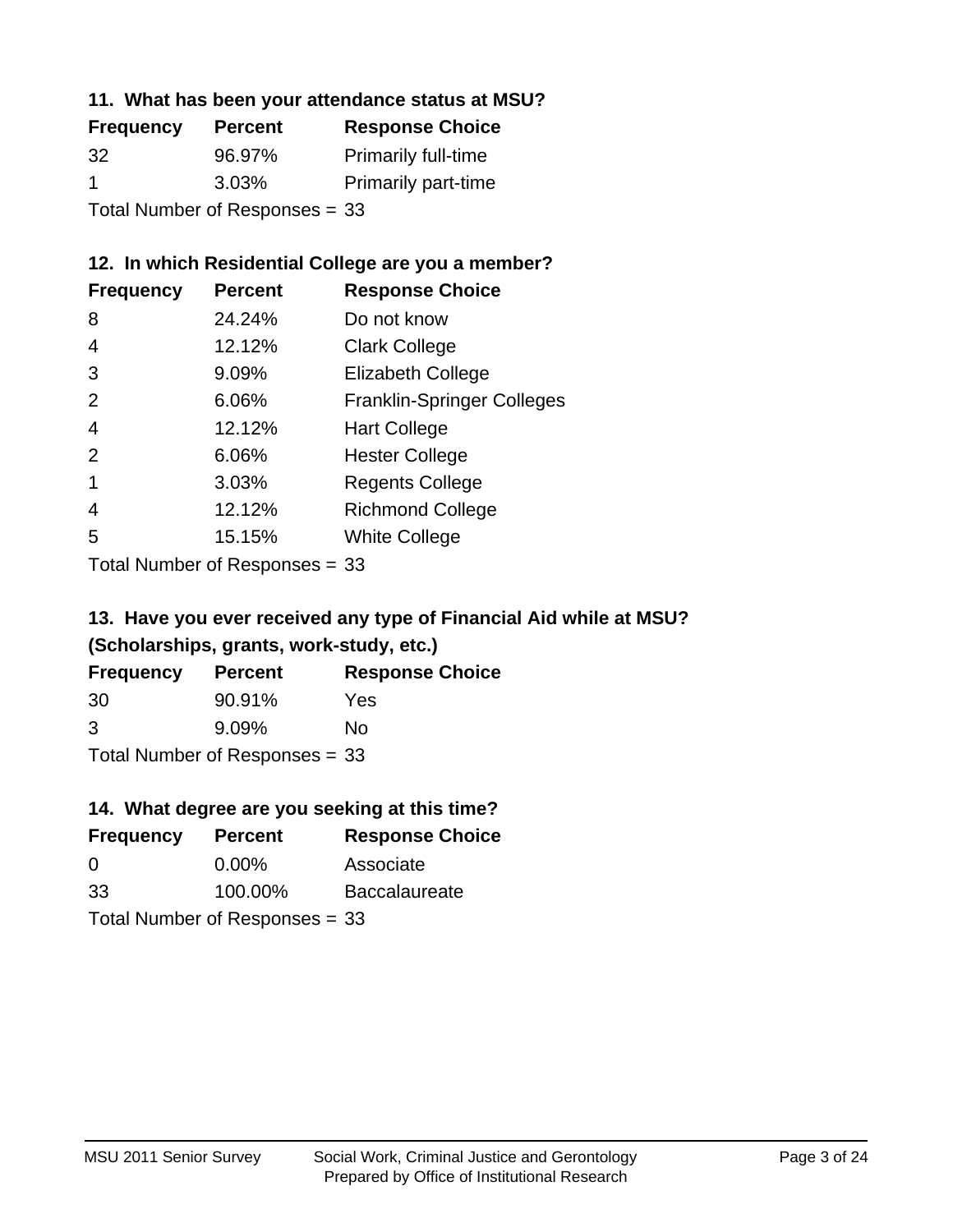**15. How many years will it take you to complete your degree from the point of your initial enrollment in college (including any time at a previous institution)?**

| <b>Frequency</b> | <b>Percent</b> | <b>Response Choice</b> |
|------------------|----------------|------------------------|
| 3                | 9.38%          | Two                    |
| 2                | 6.25%          | <b>Three</b>           |
| 13               | 40.63%         | Four                   |
| 8                | 25.00%         | Five                   |
| 5                | 15.63%         | <b>Six</b>             |
|                  | 3.13%          | More than six          |
|                  |                |                        |

Total Number of Responses = 32

#### **16. In what range does your grade point average fall?**

| <b>Frequency</b> | <b>Percent</b> | <b>Response Choice</b> |
|------------------|----------------|------------------------|
| 1.               | 3.03%          | $2.00 - 2.50$          |
| 10               | 30.30%         | $2.51 - 3.00$          |
| 15               | 45.45%         | $3.01 - 3.50$          |
| 7                | 21.21%         | $3.51 - 4.00$          |
| _                |                |                        |

Total Number of Responses = 33

# **They are used to sort the data, and do not appear in this table Questions 17 and 18 relate to department and program information.**

#### **19. For what purpose did you enroll at MSU?**

| <b>Frequency</b> | <b>Percent</b>                 | <b>Response Choice</b>                    |
|------------------|--------------------------------|-------------------------------------------|
| 0                | $0.00\%$                       | To receive an associate degree            |
| 33               | 100.00%                        | To receive a baccalaureate degree         |
| $\overline{0}$   | $0.00\%$                       | To take a few job related courses         |
| $\overline{0}$   | $0.00\%$                       | To transfer to another college/university |
|                  | Total Number of Responses = 33 |                                           |

# **20. What is the highest degree you eventually hope to receive?**

| <b>Frequency</b> | <b>Percent</b>            | <b>Response Choice</b> |
|------------------|---------------------------|------------------------|
| 0                | $0.00\%$                  | Associate              |
| $\overline{4}$   | 12.12%                    | <b>Baccalaureate</b>   |
| 22               | 66.67%                    | Graduate               |
| 7                | 21.21%                    | Professional           |
|                  | Total Number of Desponses |                        |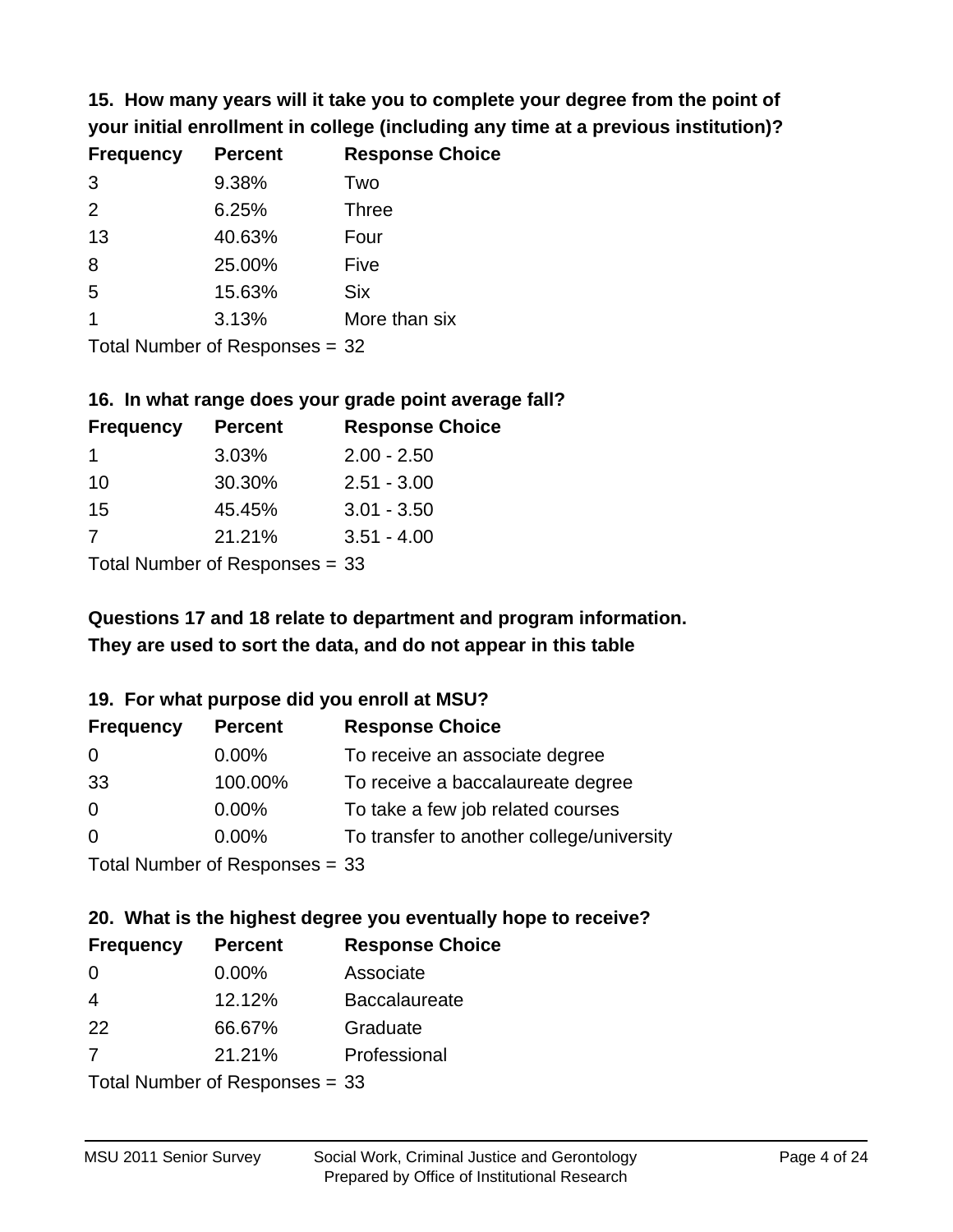#### **21. Which best describes your situation?**

| <b>Frequency</b> | <b>Percent</b>             | <b>Response Choice</b>               |
|------------------|----------------------------|--------------------------------------|
| -10              | 30.30%                     | Did not change major/area            |
| $\mathcal{P}$    | 6.06%                      | Did not initially declare major/area |
| 21               | 63.64%                     | Changed major/area                   |
|                  | Tatal Manakan af Dagmannar |                                      |

Total Number of Responses = 33

#### **22. While school was in session during the past year, how many hours per week, on average, did you work for pay?**

| <b>Frequency</b> | <b>Percent</b> | <b>Response Choice</b> |
|------------------|----------------|------------------------|
| 10               | 30.30%         | Did not work           |
| 1                | 3.03%          | Worked 1-10 hrs        |
| 10               | 30.30%         | Worked 11-20 hrs       |
| 7                | 21.21%         | Worked 21-30 hrs       |
| 5                | 15.15%         | Worked 31-40 hrs       |
| 0                | 0.00%          | Worked over 40 hrs     |
|                  |                |                        |

Total Number of Responses = 33

#### **23. For the most part, were classes offered at times convenient to you?**

| <b>Frequency</b>               | <b>Percent</b> | <b>Response Choice</b> |
|--------------------------------|----------------|------------------------|
| 26                             | 78.79%         | Yes                    |
| -7                             | 21.21%         | No.                    |
| Total Number of Responses = 33 |                |                        |

#### **24. If no, what time would you have preferred?**

| <b>Frequency</b> | <b>Percent</b>                  | <b>Response Choice</b> |
|------------------|---------------------------------|------------------------|
| $\Omega$         | $0.00\%$                        | Late afternoon         |
| 2                | 28.57%                          | Evening                |
| $\overline{1}$   | 14.29%                          | Weekend                |
| $\overline{4}$   | 57.14%                          | During the day         |
|                  | Total Number of Responses = $7$ |                        |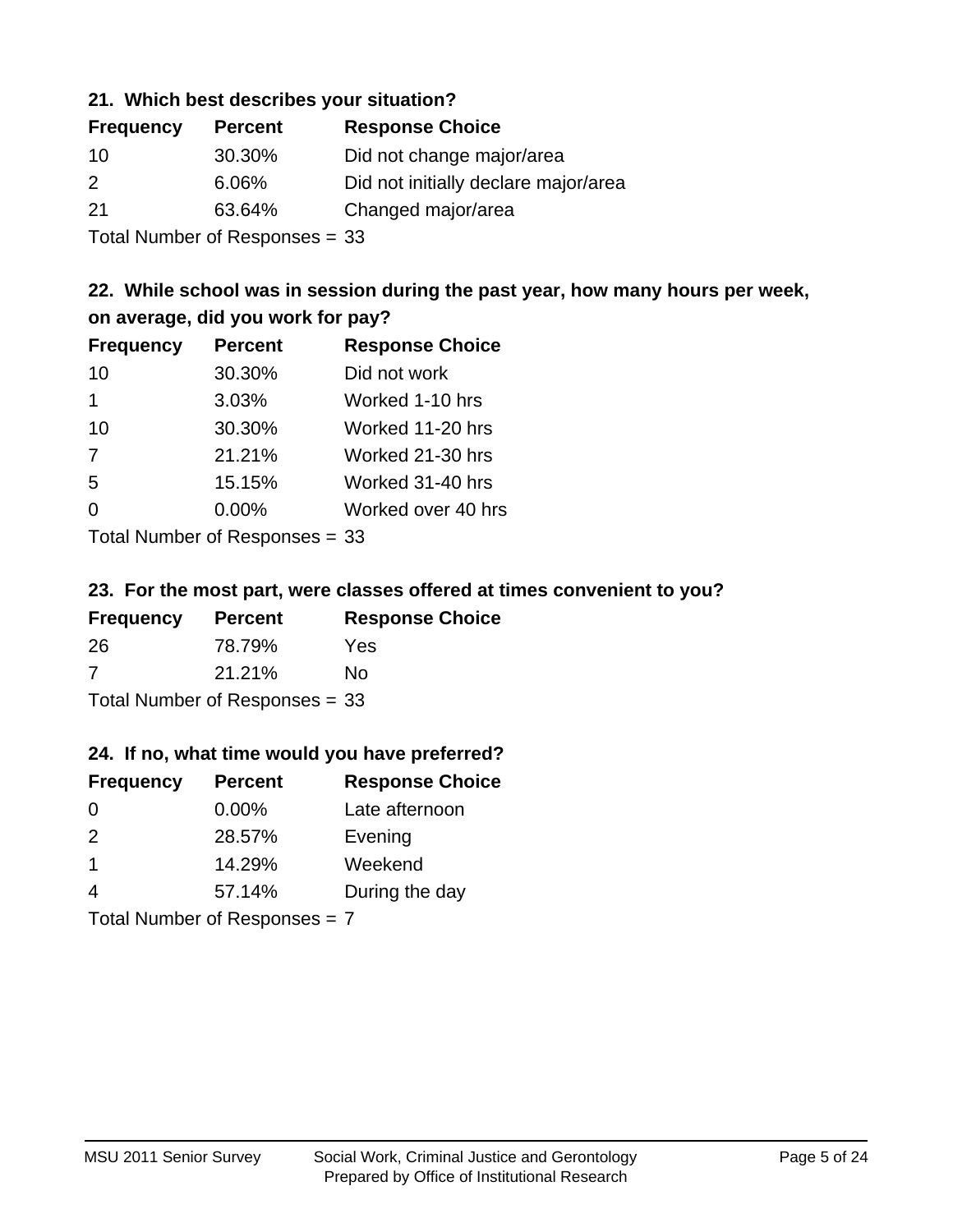# **25. Which best describes the location where you completed the majority of your**

| coursework? |  |
|-------------|--|
|-------------|--|

| <b>Frequency</b> | <b>Percent</b>                   | <b>Response Choice</b> |
|------------------|----------------------------------|------------------------|
| 21               | 63.64%                           | Murray                 |
| 2                | 6.06%                            | Paducah                |
| 0                | 0.00%                            | Ft. Campbell           |
| 6                | 18.18%                           | Madisonville           |
| 4                | 12.12%                           | Hopkinsville           |
| 0                | $0.00\%$                         | Henderson              |
| 0                | 0.00%                            | On the Internet        |
| 0                | 0.00%                            | Other                  |
|                  | Total Number of Responses $= 33$ |                        |

#### **26. Did you take any online courses while at Murray State?**

| <b>Frequency</b> | <b>Percent</b>                 | <b>Response Choice</b> |
|------------------|--------------------------------|------------------------|
| 16               | 48.48%                         | Yes                    |
| 17               | 51.52%                         | Nο                     |
|                  | Total Number of Responses = 33 |                        |

# **27. Did it take you an extra semester or more to complete degree requirements at Murray State?**

| <b>Frequency</b> | <b>Percent</b>                 | <b>Response Choice</b> |
|------------------|--------------------------------|------------------------|
| 20               | 60.61%                         | Yes                    |
| 13               | 39.39%                         | Nο                     |
|                  | Total Number of Responses = 33 |                        |

#### **28. If yes, why did it take you an extra semester or more?**

| <b>Frequency</b>               | <b>Percent</b> | <b>Response Choice</b>                                       |  |
|--------------------------------|----------------|--------------------------------------------------------------|--|
| $\overline{4}$                 | 16.67%         | Work obligation limited my enrollment.                       |  |
| 2                              | 8.33%          | Family obligations limited my enrollment.                    |  |
| 2                              | 8.33%          | Tuition and other costs of attendance limited my enrollment. |  |
| 5                              | 20.83%         | A decision to change majors added to my requirements.        |  |
| 3                              | 12.50%         | A required course or courses were not offered.               |  |
| 5                              | 20.83%         | Credits were lost transferring to Murray State.              |  |
| 3                              | 12.50%         | Other                                                        |  |
| Total Number of Responses = 24 |                |                                                              |  |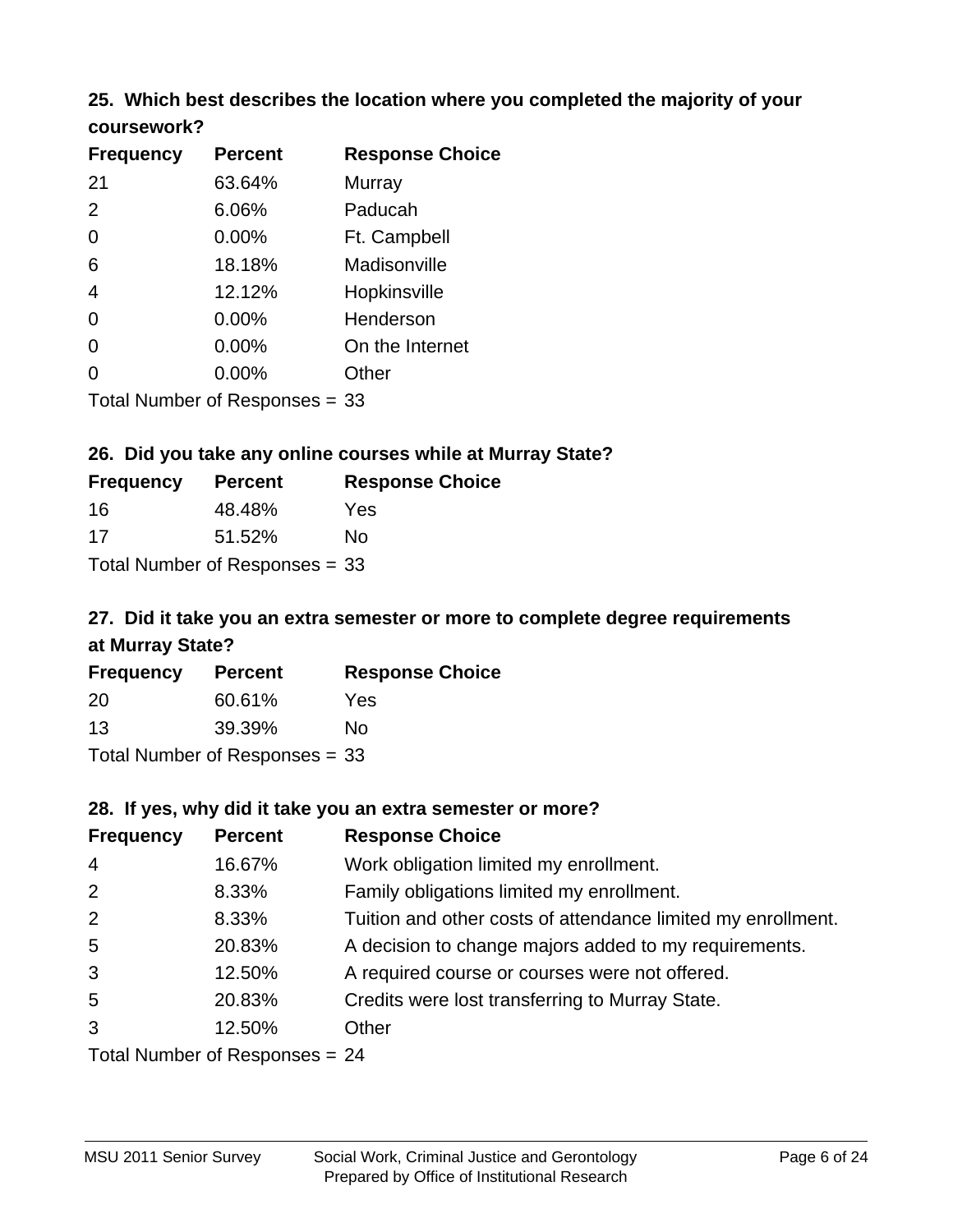#### **29. Did you have trouble getting any course(s) you needed while at Murray State?**

| <b>Frequency</b> | <b>Percent</b>                 | <b>Response Choice</b> |
|------------------|--------------------------------|------------------------|
| 10               | 30.30%                         | Yes                    |
| -23              | 69.70%                         | Nο                     |
|                  | Total Number of Responses = 33 |                        |

#### **30. If yes, why did you have trouble getting the course?**

| <b>Frequency</b> | <b>Percent</b> | <b>Response Choice</b>                                |
|------------------|----------------|-------------------------------------------------------|
| 6                | 54.55%         | Not offered the semester I needed it.                 |
| 2                | 18.18%         | Not offered at hours convenient to my work schedule.  |
| $\overline{0}$   | $0.00\%$       | Not offered at hours suitable for my school schedule. |
| 2                | 18.18%         | All course sections were closed.                      |
| $\overline{1}$   | 9.09%          | I was unaware of the prerequisites for the course.    |
|                  |                |                                                       |

Total Number of Responses = 11

#### **31. Which statement best describes your experience with off-campus coop/internship?**

| <b>Frequency</b> | <b>Percent</b>                                                                                                  | <b>Response Choice</b>             |
|------------------|-----------------------------------------------------------------------------------------------------------------|------------------------------------|
| 24               | 72.73%                                                                                                          | Cannot judge, I did not have one.  |
| 6                | 18.18%                                                                                                          | My experience was very valuable.   |
| 3                | 9.09%                                                                                                           | My experience was valuable.        |
| $\Omega$         | 0.00%                                                                                                           | My experience was of little value. |
| $\Omega$         | 0.00%                                                                                                           | My experience was of no value.     |
|                  | The Little and the Little Communication of the Communication of the Communication of the Communication of the U |                                    |

Total Number of Responses = 33

# **32. Which statement best describes your experience with on-campus faculty-directed research, scholarly, or creative project?**

| <b>Frequency</b> | <b>Percent</b>               | <b>Response Choice</b>             |
|------------------|------------------------------|------------------------------------|
| 20               | 60.61%                       | Cannot judge; I did not have one.  |
| 8                | 24.24%                       | My experience was very valuable.   |
| 5                | 15.15%                       | My experience was valuable.        |
| $\Omega$         | $0.00\%$                     | My experience was of little value. |
| $\Omega$         | $0.00\%$                     | My experience was of no value.     |
|                  | Total Number of Deepensee 22 |                                    |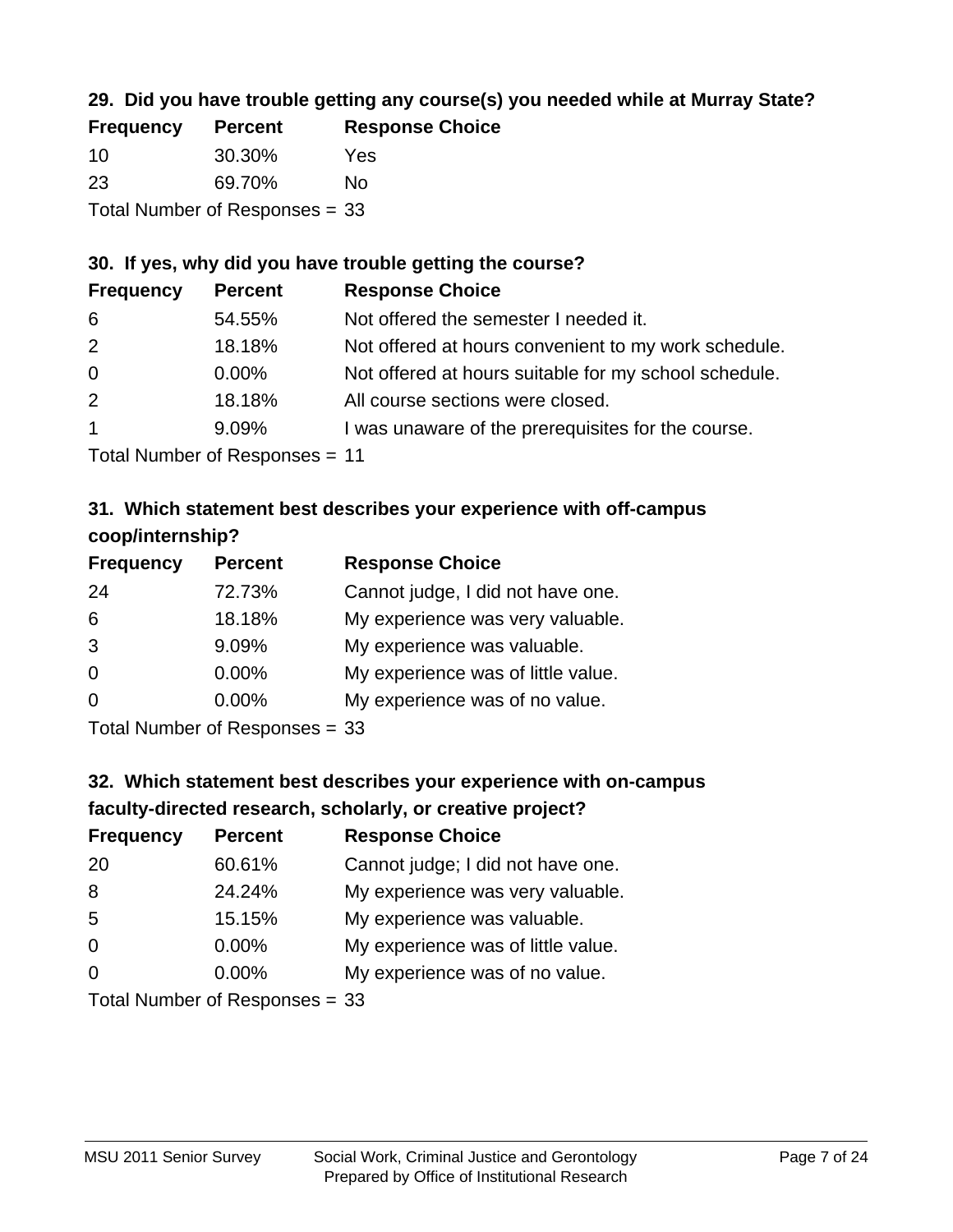#### **33. Which statement best describes your experience with academic advising in your major/area?**

| $\mathbf{u}$ yvu $\mathbf{u}$ yvu $\mathbf{v}$ |                |                                                       |
|------------------------------------------------|----------------|-------------------------------------------------------|
| <b>Frequency</b>                               | <b>Percent</b> | <b>Response Choice</b>                                |
| 0                                              | $0.00\%$       | Cannot judge; I did not make use of the opportunity.  |
| 26                                             | 83.87%         | I was satisfied with information my adviser provided. |
| $\overline{4}$                                 | 12.90%         | Advice was inaccurate, incomplete, or misleading.     |
| $\mathbf{1}$                                   | 3.23%          | My adviser was not available.                         |
|                                                |                |                                                       |

Total Number of Responses = 31

#### **For questions 34-48, indicate the extent to which you were satisfied.**

| 34. Class size relative to type of course |  |  |  |  |  |  |  |  |
|-------------------------------------------|--|--|--|--|--|--|--|--|
|-------------------------------------------|--|--|--|--|--|--|--|--|

| <b>Frequency</b> | <b>Percent</b>                  | <b>Response Choice</b> |
|------------------|---------------------------------|------------------------|
| 19               | 57.58%                          | Very satisfied         |
| 13               | 39.39%                          | Satisfied              |
| -1               | 3.03%                           | <b>Dissatisfied</b>    |
| $\Omega$         | $0.00\%$                        | Very dissatisfied      |
|                  | Total Number of Responses $-33$ |                        |

I otal Number of Responses =  $33$ 

#### **35. Out-of-class availability of faculty**

| <b>Frequency</b>             | <b>Percent</b> | <b>Response Choice</b> |  |  |
|------------------------------|----------------|------------------------|--|--|
| 16                           | 48.48%         | Very satisfied         |  |  |
| 17                           | 51.52%         | Satisfied              |  |  |
| $\Omega$                     | $0.00\%$       | <b>Dissatisfied</b>    |  |  |
| $\Omega$                     | $0.00\%$       | Very dissatisfied      |  |  |
| $Total Number of DoEROROR =$ |                |                        |  |  |

Total Number of Responses = 33

# **36. Effectiveness of your high school preparation for college work**

| <b>Frequency</b> | <b>Percent</b>            | <b>Response Choice</b> |
|------------------|---------------------------|------------------------|
| 8                | 24.24%                    | Very satisfied         |
| 16               | 48.48%                    | Satisfied              |
| 4                | 12.12%                    | <b>Dissatisfied</b>    |
| 5                | 15.15%                    | Very dissatisfied      |
|                  | Total Number of Deepersee |                        |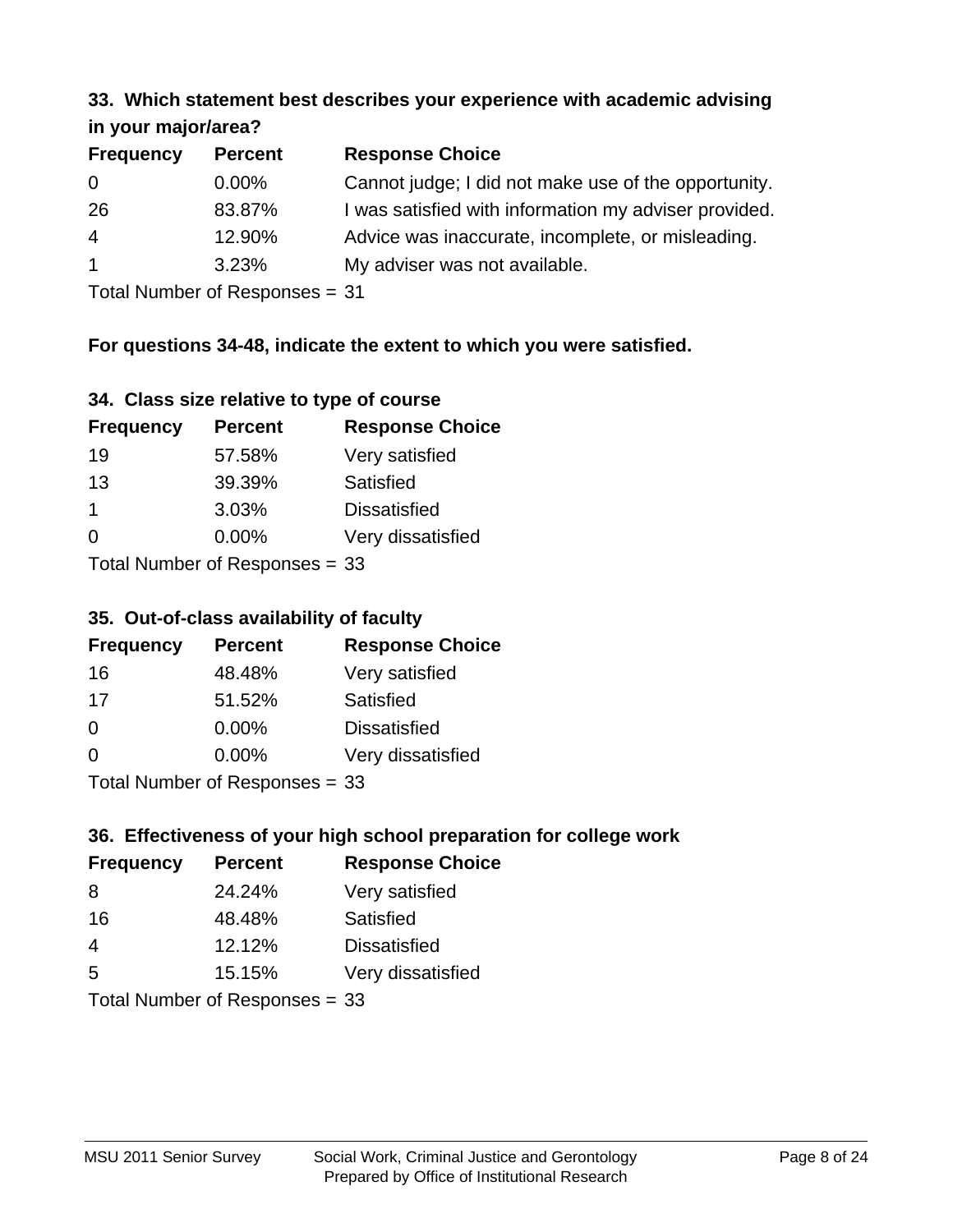#### **37. Fairness of faculty in their treatment of individual students**

| <b>Frequency</b> | <b>Percent</b> | <b>Response Choice</b> |
|------------------|----------------|------------------------|
| 12               | 36.36%         | Very satisfied         |
| 19               | 57.58%         | Satisfied              |
|                  | 3.03%          | <b>Dissatisfied</b>    |
|                  | 3.03%          | Very dissatisfied      |
|                  |                |                        |

Total Number of Responses = 33

#### **38. Overall quality of instruction at Murray State**

| <b>Frequency</b>                        | <b>Percent</b> | <b>Response Choice</b> |
|-----------------------------------------|----------------|------------------------|
| 17                                      | 51.52%         | Very satisfied         |
| 16                                      | 48.48%         | Satisfied              |
| $\Omega$                                | $0.00\%$       | <b>Dissatisfied</b>    |
| $\Omega$                                | $0.00\%$       | Very dissatisfied      |
| $T$ at all Message and $D$ are a second |                |                        |

Total Number of Responses = 33

#### **39. Quality of instruction in University Studies (General Education) courses**

| <b>Frequency</b> | <b>Percent</b>            | <b>Response Choice</b> |
|------------------|---------------------------|------------------------|
| 8                | 25.81%                    | Very satisfied         |
| 20               | 64.52%                    | Satisfied              |
| 3                | 9.68%                     | <b>Dissatisfied</b>    |
| $\Omega$         | 0.00%                     | Very dissatisfied      |
|                  | Total Number of Desponses |                        |

Total Number of Responses = 31

#### **40. Quality of instruction in your major**

| <b>Frequency</b> | <b>Percent</b>             | <b>Response Choice</b> |
|------------------|----------------------------|------------------------|
| 23               | 69.70%                     | Very satisfied         |
| 9                | 27.27%                     | Satisfied              |
| $\mathbf 1$      | 3.03%                      | <b>Dissatisfied</b>    |
| $\Omega$         | 0.00%                      | Very dissatisfied      |
|                  | Total Number of Deepersoon |                        |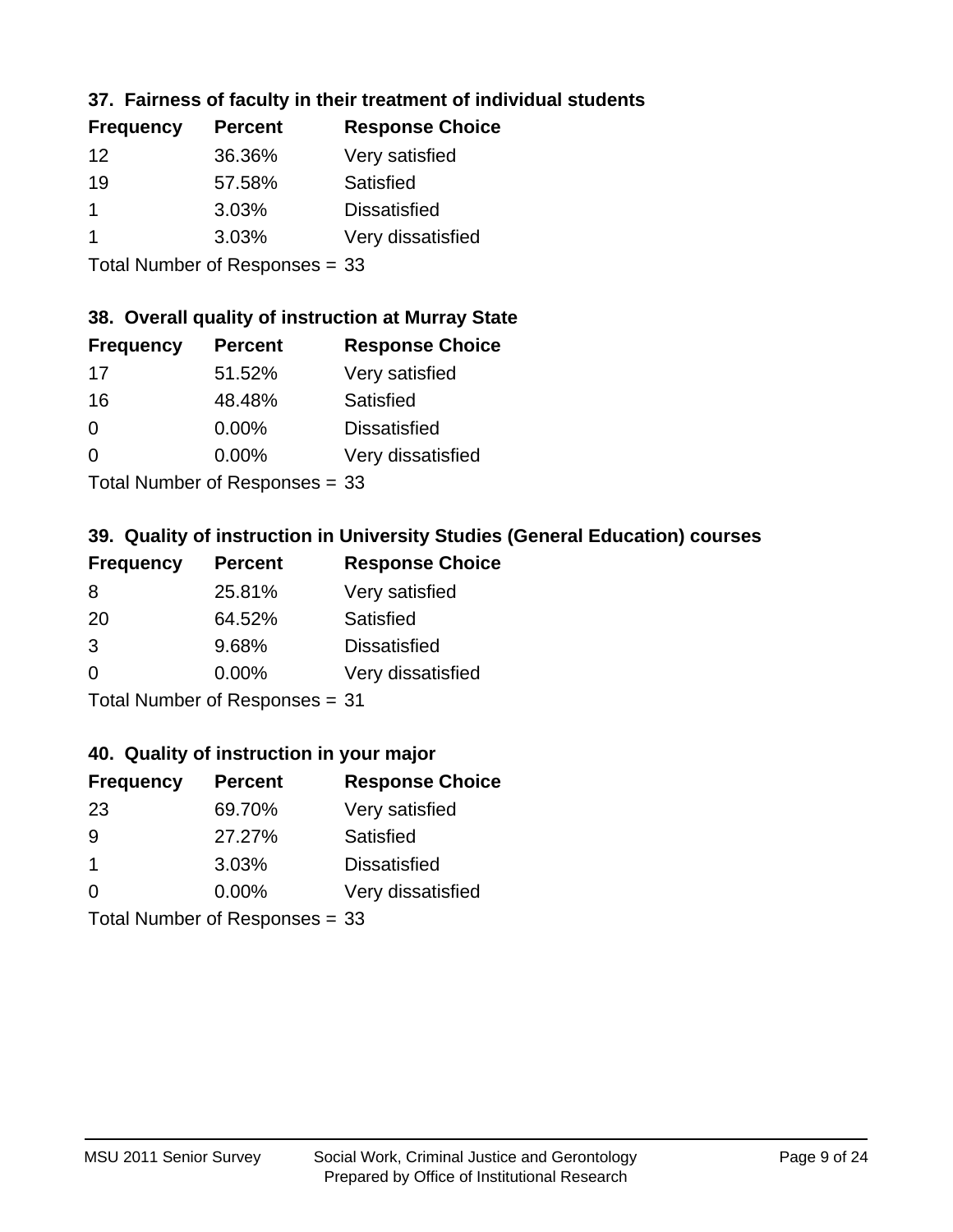#### **41. Clarity of program objectives in your major**

| <b>Frequency</b> | <b>Percent</b> | <b>Response Choice</b> |
|------------------|----------------|------------------------|
| 18               | 54.55%         | Very satisfied         |
| 13               | 39.39%         | Satisfied              |
| 2                | 6.06%          | <b>Dissatisfied</b>    |
| $\Omega$         | $0.00\%$       | Very dissatisfied      |
|                  |                |                        |

Total Number of Responses = 33

#### **42. Intellectual challenge of the academic program**

| <b>Frequency</b> | <b>Percent</b> | <b>Response Choice</b> |
|------------------|----------------|------------------------|
| 17               | 51.52%         | Very satisfied         |
| 16               | 48.48%         | Satisfied              |
| $\Omega$         | 0.00%          | <b>Dissatisfied</b>    |
| $\Omega$         | 0.00%          | Very dissatisfied      |
|                  |                |                        |

Total Number of Responses = 33

# **43. Encouragement and information from your major department for employment after graduation**

| <b>Frequency</b> | <b>Percent</b> | <b>Response Choice</b> |
|------------------|----------------|------------------------|
| 14               | 43.75%         | Very satisfied         |
| 15               | 46.88%         | Satisfied              |
| 2                | 6.25%          | <b>Dissatisfied</b>    |
| $\mathbf 1$      | 3.13%          | Very dissatisfied      |
|                  |                |                        |

Total Number of Responses = 32

#### **44. Availability of opportunities to engage in a faculty-mentored research,**

#### **scholarly, or creative project in your area of study/interest**

| <b>Frequency</b> | <b>Percent</b> | <b>Response Choice</b> |
|------------------|----------------|------------------------|
| 8                | 24.24%         | Very satisfied         |
| 15               | 45.45%         | Satisfied              |
| 9                | 27.27%         | <b>Dissatisfied</b>    |
|                  | 3.03%          | Very dissatisfied      |
|                  |                |                        |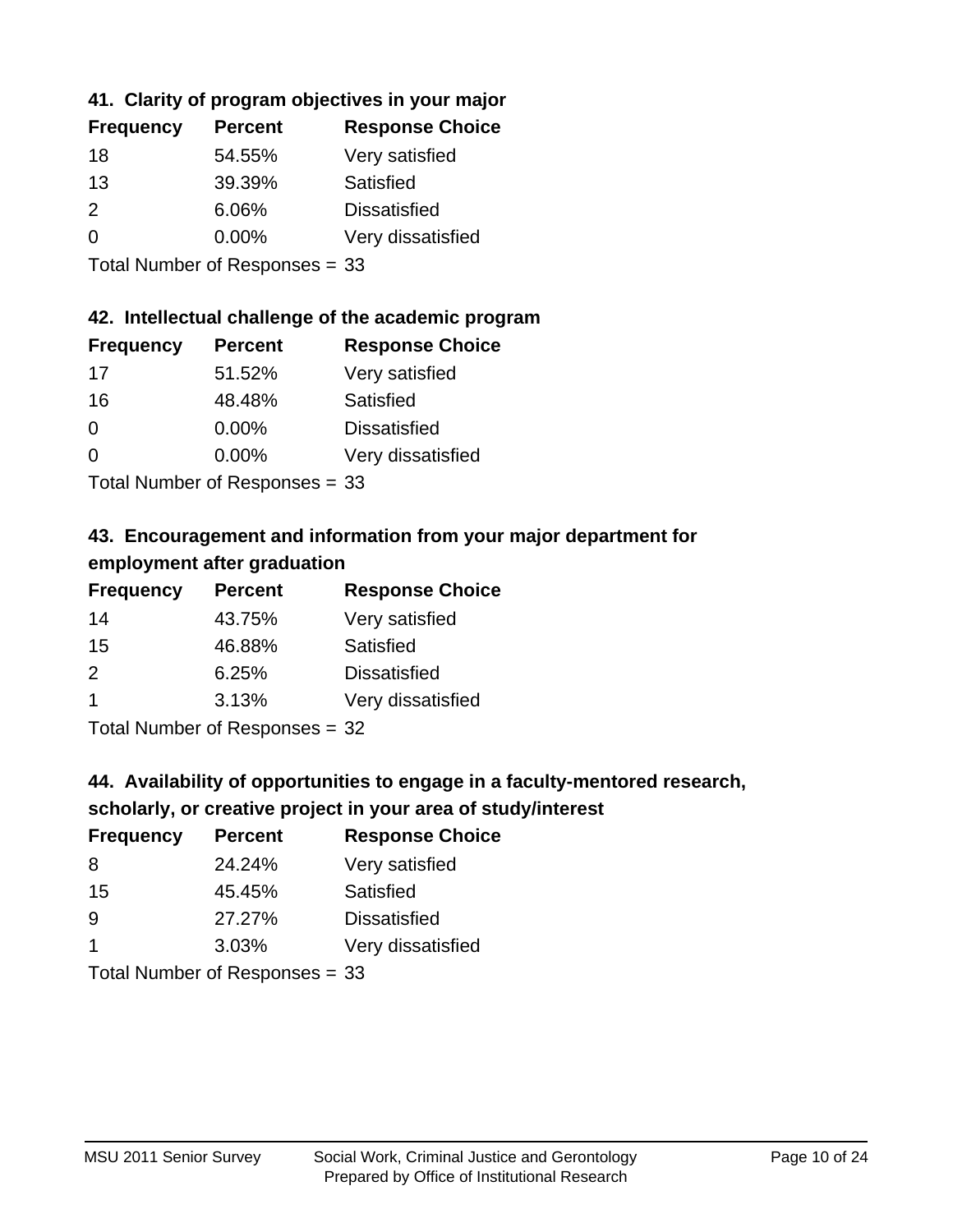#### **45. Library hours**

| <b>Frequency</b> | <b>Percent</b> | <b>Response Choice</b> |
|------------------|----------------|------------------------|
| 14               | 42.42%         | Very satisfied         |
| 16               | 48.48%         | Satisfied              |
| 3                | 9.09%          | <b>Dissatisfied</b>    |
| $\Omega$         | 0.00%          | Very dissatisfied      |
|                  |                |                        |

Total Number of Responses = 33

#### **46. Effectiveness of library personnel in meeting your information needs**

| <b>Frequency</b> | <b>Percent</b> | <b>Response Choice</b> |
|------------------|----------------|------------------------|
| 12               | 37.50%         | Very satisfied         |
| 17               | 53.13%         | Satisfied              |
| 3                | 9.38%          | <b>Dissatisfied</b>    |
| $\Omega$         | 0.00%          | Very dissatisfied      |
|                  |                |                        |

Total Number of Responses = 32

#### **47. Access to library resources on hand**

| <b>Frequency</b> | <b>Percent</b>                 | <b>Response Choice</b> |
|------------------|--------------------------------|------------------------|
| 12               | 37.50%                         | Very satisfied         |
| 15               | 46.88%                         | Satisfied              |
| 5                | 15.63%                         | <b>Dissatisfied</b>    |
| $\Omega$         | $0.00\%$                       | Very dissatisfied      |
|                  | Total Number of Responses = 32 |                        |

#### **48. Electronic access to library resources**

| <b>Frequency</b> | <b>Percent</b>                 | <b>Response Choice</b> |
|------------------|--------------------------------|------------------------|
| 14               | 42.42%                         | Very satisfied         |
| 14               | 42.42%                         | Satisfied              |
| 5                | 15.15%                         | <b>Dissatisfied</b>    |
| $\Omega$         | $0.00\%$                       | Very dissatisfied      |
|                  | Total Number of Responses = 33 |                        |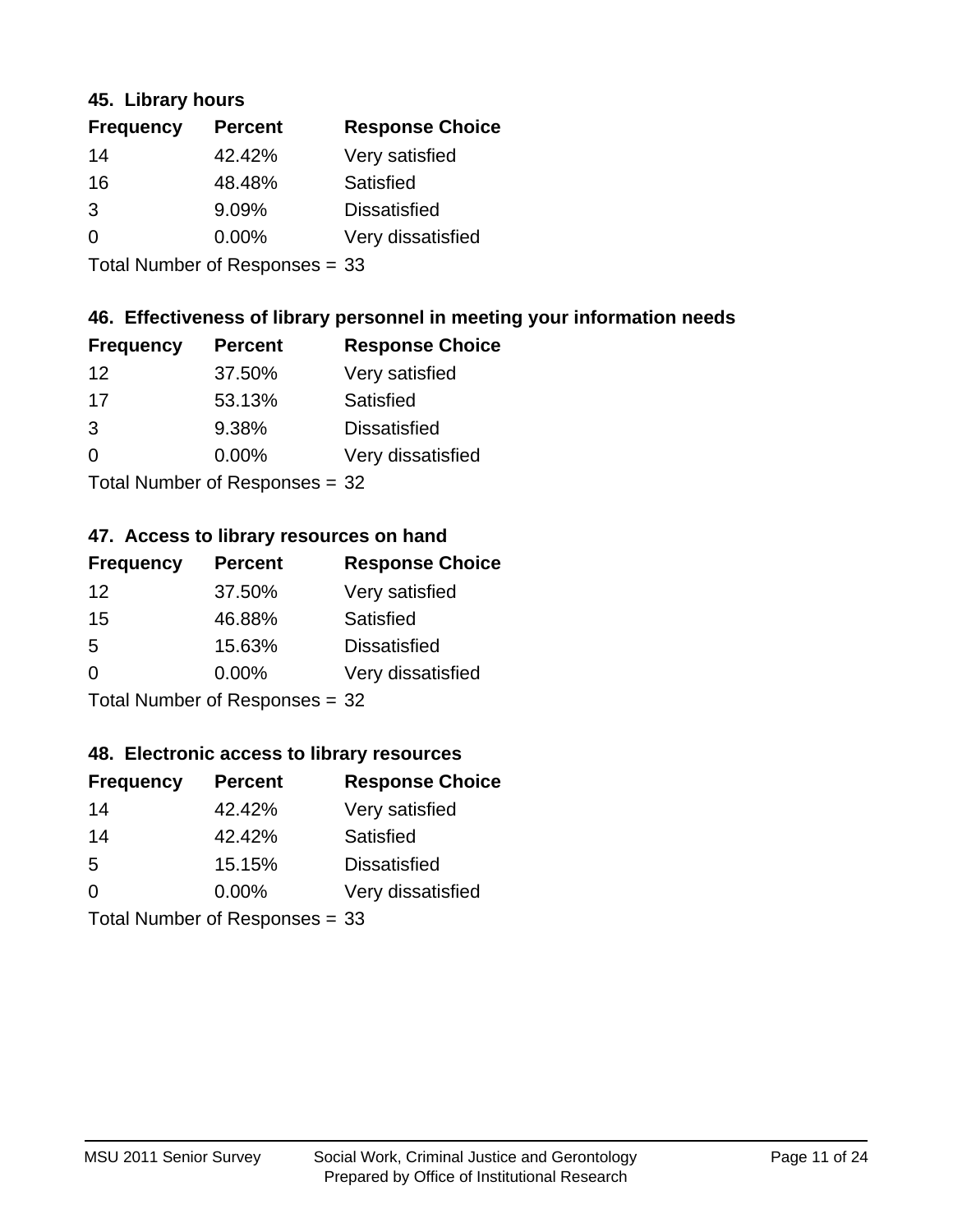**was in helping you achieve these goals. For questions 49-55, please indicate how effective University Studies at MSU** 

#### **49. Writing Skills**

| <b>Frequency</b> | <b>Percent</b>                 | <b>Response Choice</b> |
|------------------|--------------------------------|------------------------|
| 12               | 40.00%                         | Very effective         |
| 17               | 56.67%                         | Effective              |
| $\overline{1}$   | 3.33%                          | Ineffective            |
| $\Omega$         | $0.00\%$                       | Very ineffective       |
|                  | Total Number of Responses = 30 |                        |

#### **50. Speaking Skills**

| <b>Frequency</b>               | <b>Percent</b> | <b>Response Choice</b> |
|--------------------------------|----------------|------------------------|
| 10                             | 33.33%         | Very effective         |
| 13                             | 43.33%         | Effective              |
| 7                              | 23.33%         | Ineffective            |
| $\Omega$                       | $0.00\%$       | Very ineffective       |
| Total Number of Responses = 30 |                |                        |

#### **51. Critical Thinking Skills**

| <b>Frequency</b> | <b>Percent</b>                  | <b>Response Choice</b> |
|------------------|---------------------------------|------------------------|
| 10               | 33.33%                          | Very effective         |
| 15               | 50.00%                          | Effective              |
| -5               | 16.67%                          | Ineffective            |
| ∩                | 0.00%                           | Very ineffective       |
|                  | $Total$ Number of Despasses $-$ |                        |

#### Total Number of Responses = 30

#### **52. Computer Technology**

| <b>Frequency</b>               | <b>Percent</b> | <b>Response Choice</b> |
|--------------------------------|----------------|------------------------|
| 10                             | 33.33%         | Very effective         |
| 18                             | 60.00%         | Effective              |
| 2                              | 6.67%          | Ineffective            |
| $\Omega$                       | 0.00%          | Very ineffective       |
| Total Number of Responses = 30 |                |                        |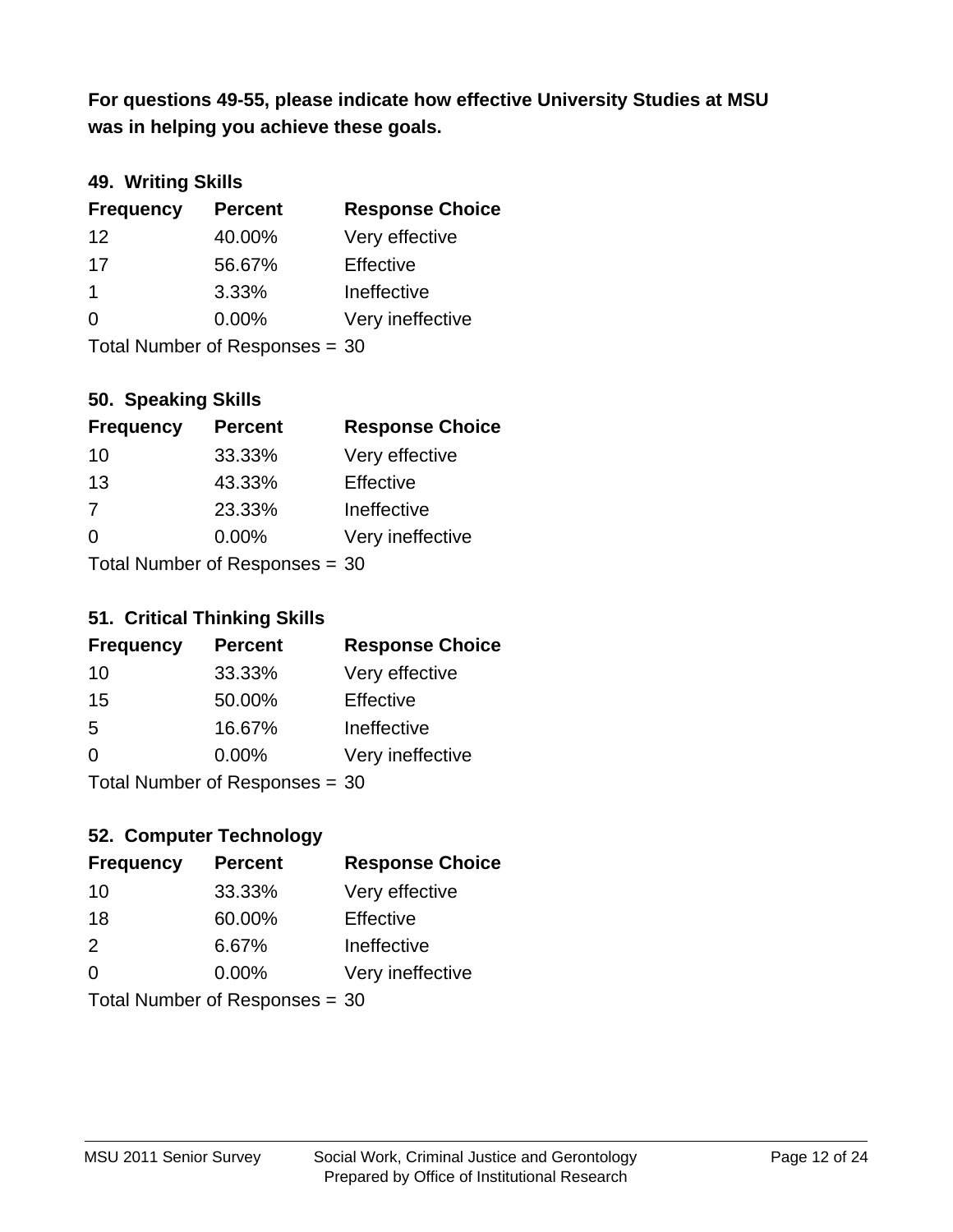#### **53. General Knowledge in the liberal arts and sciences**

| <b>Frequency</b> | <b>Percent</b> | <b>Response Choice</b> |
|------------------|----------------|------------------------|
| 11               | 36.67%         | Very effective         |
| 18               | 60.00%         | Effective              |
| 1                | 3.33%          | Ineffective            |
| $\Omega$         | 0.00%          | Very ineffective       |
|                  |                |                        |

Total Number of Responses = 30

#### **54. International Perspectives**

| <b>Frequency</b> | <b>Percent</b>             | <b>Response Choice</b> |
|------------------|----------------------------|------------------------|
| 8                | 26.67%                     | Very effective         |
| 17               | 56.67%                     | Effective              |
| 4                | 13.33%                     | Ineffective            |
| 1                | 3.33%                      | Very ineffective       |
|                  | Total Number of Deepersoon |                        |

Total Number of Responses = 30

#### **55. Stimulation of interest in areas outside your chosen field of study**

| <b>Frequency</b>               | <b>Percent</b> | <b>Response Choice</b> |
|--------------------------------|----------------|------------------------|
| 9                              | 30.00%         | Very effective         |
| 16                             | 53.33%         | Effective              |
| .5                             | 16.67%         | Ineffective            |
| $\Omega$                       | $0.00\%$       | Very ineffective       |
| Total Number of Responses = 30 |                |                        |

# **For questions 56-83, please indicate how satisfactorily the following met your needs**

#### **56. African-American Student Services**

| <b>Frequency</b> | <b>Percent</b>                 | <b>Response Choice</b> |
|------------------|--------------------------------|------------------------|
| 33               | 100.00%                        | Did not use            |
| $\Omega$         | 0.00%                          | Very satisfied         |
| 0                | 0.00%                          | Satisfied              |
| 0                | $0.00\%$                       | <b>Dissatisfied</b>    |
| $\Omega$         | 0.00%                          | Very dissatisfied      |
|                  | Total Number of Responses = 33 |                        |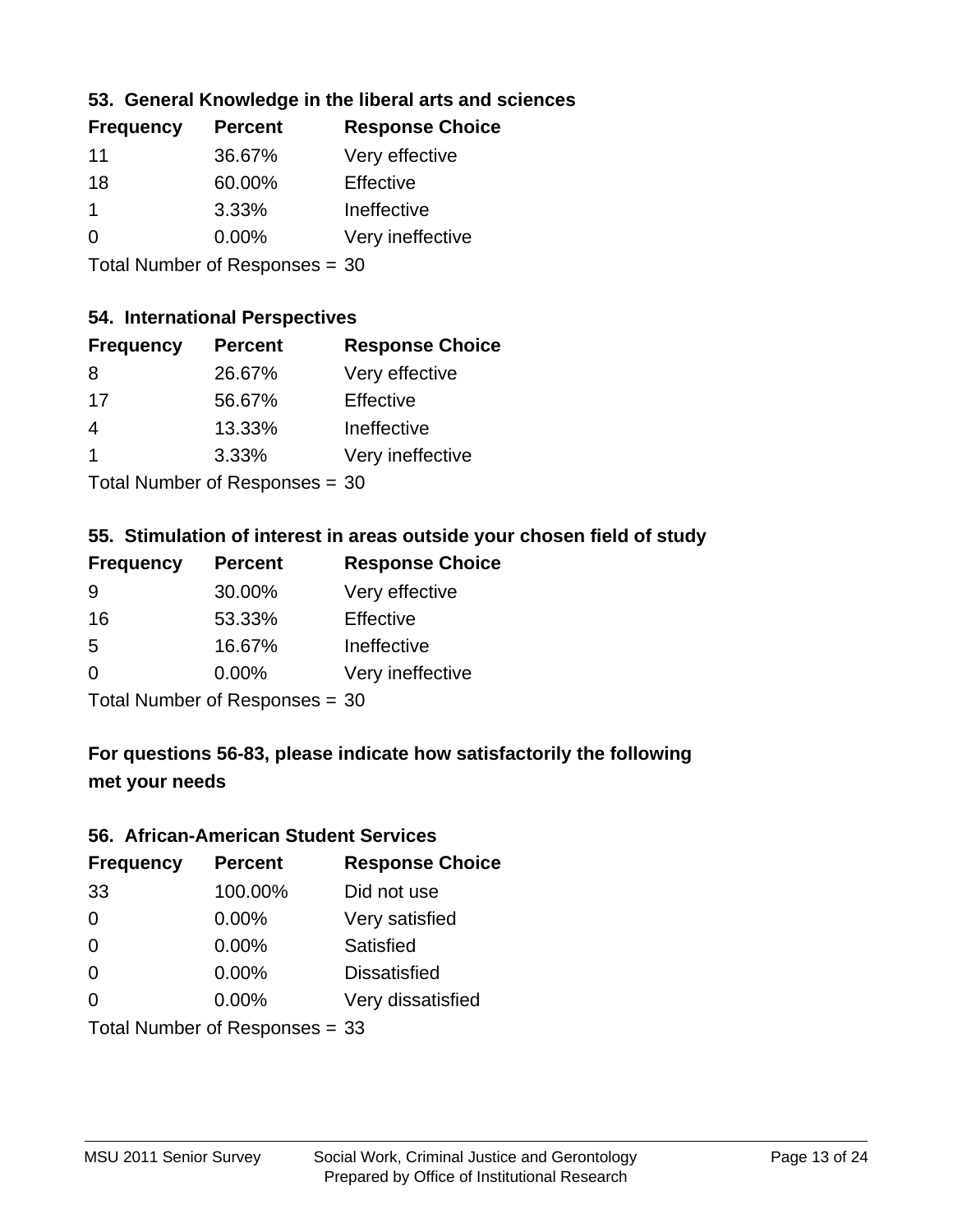#### **57. Career Services Office**

| <b>Frequency</b> | <b>Percent</b> | <b>Response Choice</b> |
|------------------|----------------|------------------------|
| -21              | 63.64%         | Did not use            |
| 9                | 27.27%         | Very satisfied         |
| 3                | 9.09%          | Satisfied              |
| 0                | $0.00\%$       | <b>Dissatisfied</b>    |
|                  | $0.00\%$       | Very dissatisfied      |
|                  |                |                        |

Total Number of Responses = 33

### **58. Counseling and Testing Center**

| <b>Frequency</b> | <b>Percent</b>            | <b>Response Choice</b> |
|------------------|---------------------------|------------------------|
| 30               | 90.91%                    | Did not use            |
| 2                | 6.06%                     | Very satisfied         |
| 1                | 3.03%                     | Satisfied              |
| 0                | 0.00%                     | <b>Dissatisfied</b>    |
| 0                | $0.00\%$                  | Very dissatisfied      |
|                  | Total Number of Desponses |                        |

Total Number of Responses = 33

#### **59. Cultural programming and activities**

| <b>Frequency</b> | <b>Percent</b>                 | <b>Response Choice</b> |
|------------------|--------------------------------|------------------------|
| 24               | 72.73%                         | Did not use            |
| $\overline{4}$   | 12.12%                         | Very satisfied         |
| 5                | 15.15%                         | Satisfied              |
| $\Omega$         | $0.00\%$                       | <b>Dissatisfied</b>    |
| $\Omega$         | $0.00\%$                       | Very dissatisfied      |
|                  | Total Number of Responses = 33 |                        |

# **60. E-study courses**

| <b>Frequency</b> | <b>Percent</b>                 | <b>Response Choice</b> |
|------------------|--------------------------------|------------------------|
| 14               | 42.42%                         | Did not use            |
| 12               | 36.36%                         | Very satisfied         |
| 6                | 18.18%                         | Satisfied              |
| $\overline{1}$   | 3.03%                          | <b>Dissatisfied</b>    |
| $\Omega$         | 0.00%                          | Very dissatisfied      |
|                  | Total Number of Responses = 33 |                        |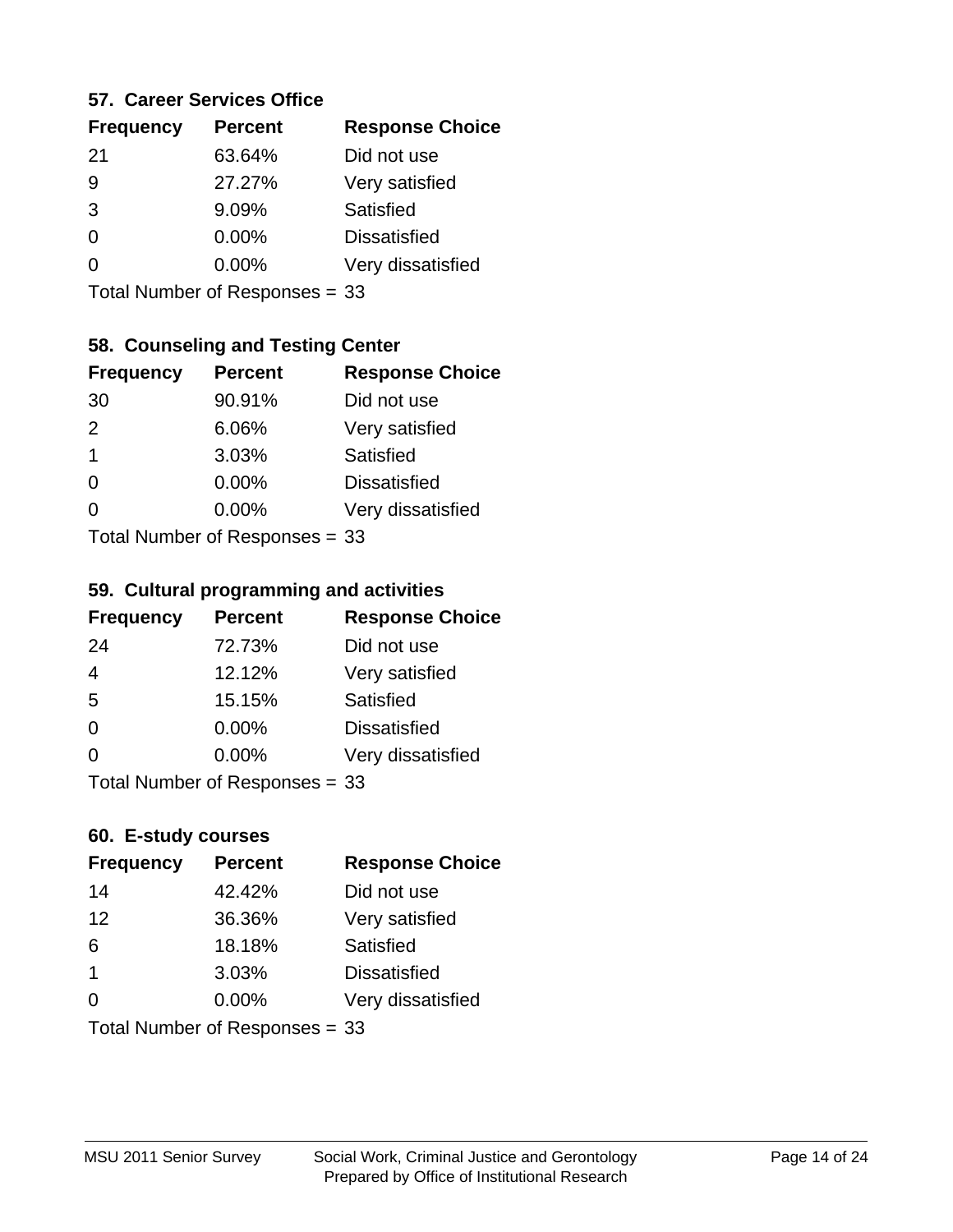#### **61. Food Services**

| <b>Frequency</b> | <b>Percent</b> | <b>Response Choice</b> |
|------------------|----------------|------------------------|
| 14               | 42.42%         | Did not use            |
| 4                | 12.12%         | Very satisfied         |
| 11               | 33.33%         | Satisfied              |
| 4                | 12.12%         | <b>Dissatisfied</b>    |
| 0                | $0.00\%$       | Very dissatisfied      |
|                  |                |                        |

Total Number of Responses = 33

#### **62. Greek life and activities**

| <b>Frequency</b> | <b>Percent</b>                 | <b>Response Choice</b> |
|------------------|--------------------------------|------------------------|
| 28               | 84.85%                         | Did not use            |
| 3                | 9.09%                          | Very satisfied         |
| 2                | 6.06%                          | Satisfied              |
| $\Omega$         | 0.00%                          | <b>Dissatisfied</b>    |
| 0                | $0.00\%$                       | Very dissatisfied      |
|                  | Total Number of Responses = 33 |                        |

**63. Health Services**

| <b>Frequency</b> | <b>Percent</b>            | <b>Response Choice</b> |
|------------------|---------------------------|------------------------|
| 19               | 57.58%                    | Did not use            |
| 5                | 15.15%                    | Very satisfied         |
| 7                | 21.21%                    | <b>Satisfied</b>       |
| $\overline{1}$   | 3.03%                     | <b>Dissatisfied</b>    |
|                  | 3.03%                     | Very dissatisfied      |
|                  | Total Number of Desponses |                        |

Total Number of Responses = 33

#### **64. Honor Societies/Departmental Clubs/Special Interest Organizations**

| <b>Frequency</b> | <b>Percent</b>                 | <b>Response Choice</b> |
|------------------|--------------------------------|------------------------|
| 17               | 51.52%                         | Did not use            |
| 7                | 21.21%                         | Very satisfied         |
| 8                | 24.24%                         | Satisfied              |
| $\overline{1}$   | 3.03%                          | <b>Dissatisfied</b>    |
| $\Omega$         | 0.00%                          | Very dissatisfied      |
|                  | Total Number of Responses = 33 |                        |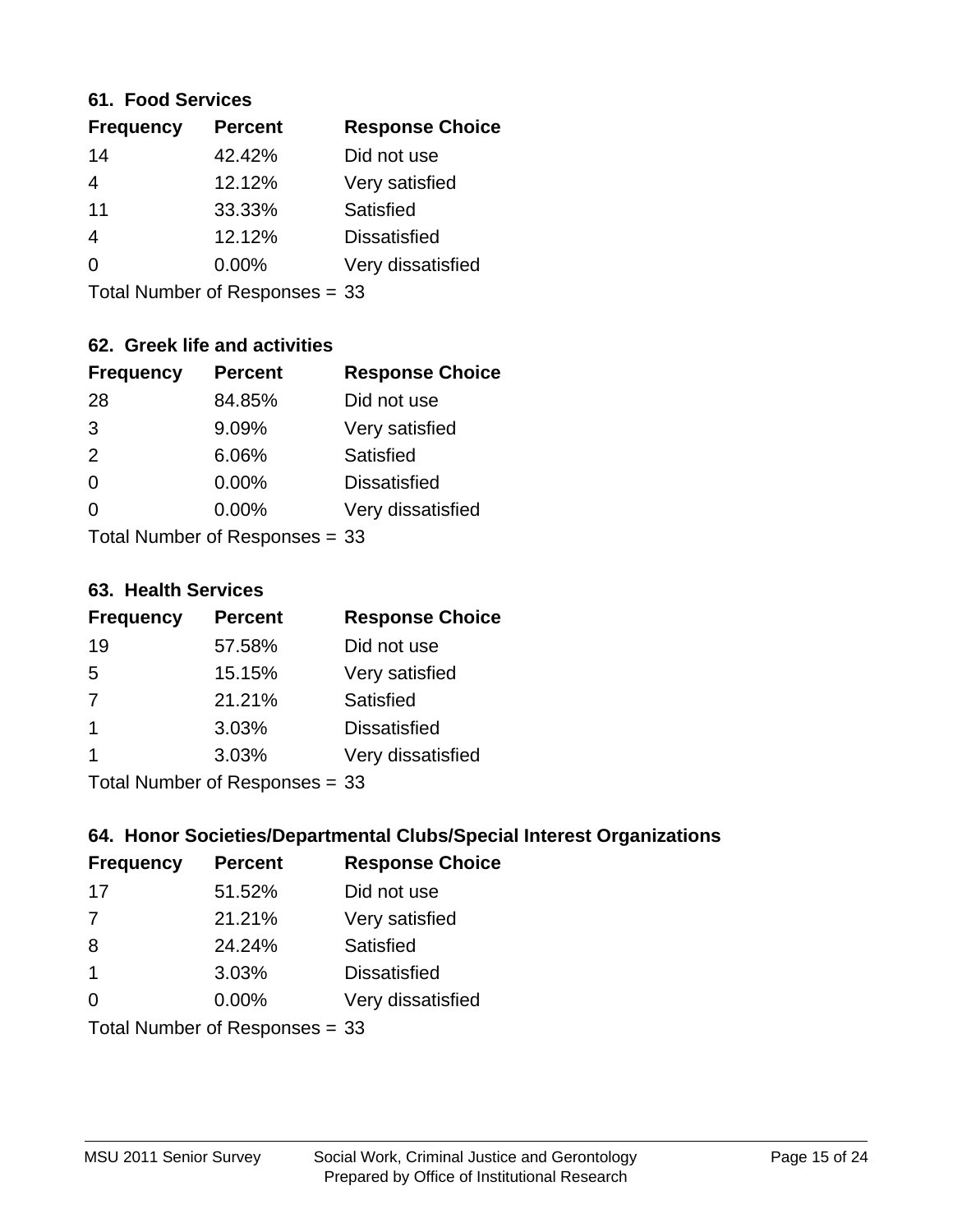#### **65. International Programs and activities**

| <b>Frequency</b> | <b>Percent</b> | <b>Response Choice</b> |
|------------------|----------------|------------------------|
| 28               | 84.85%         | Did not use            |
| 1                | 3.03%          | Very satisfied         |
| 4                | 12.12%         | Satisfied              |
| 0                | $0.00\%$       | <b>Dissatisfied</b>    |
|                  | $0.00\%$       | Very dissatisfied      |
|                  |                |                        |

Total Number of Responses = 33

#### **66. International student support services**

| <b>Frequency</b> | <b>Percent</b>            | <b>Response Choice</b> |
|------------------|---------------------------|------------------------|
| 32               | 96.97%                    | Did not use            |
| $\Omega$         | 0.00%                     | Very satisfied         |
| $\Omega$         | $0.00\%$                  | <b>Satisfied</b>       |
| $\overline{1}$   | 3.03%                     | <b>Dissatisfied</b>    |
| 0                | 0.00%                     | Very dissatisfied      |
|                  | Total Number of Desponses |                        |

Total Number of Responses = 33

#### **67. Intramural Sports and Recreation**

| <b>Frequency</b> | <b>Percent</b>                  | <b>Response Choice</b> |
|------------------|---------------------------------|------------------------|
| 26               | 78.79%                          | Did not use            |
| 3                | 9.09%                           | Very satisfied         |
| 3                | 9.09%                           | Satisfied              |
| -1               | 3.03%                           | <b>Dissatisfied</b>    |
| $\Omega$         | 0.00%                           | Very dissatisfied      |
|                  | $Total Number of Denonose = 22$ |                        |

Total Number of Responses = 33

#### **68. Lowry Center/Community College**

| <b>Frequency</b> | <b>Percent</b>                 | <b>Response Choice</b> |
|------------------|--------------------------------|------------------------|
| 27               | 81.82%                         | Did not use            |
| $\overline{4}$   | 12.12%                         | Very satisfied         |
| 2                | 6.06%                          | Satisfied              |
| $\Omega$         | $0.00\%$                       | <b>Dissatisfied</b>    |
| $\Omega$         | 0.00%                          | Very dissatisfied      |
|                  | Total Number of Responses = 33 |                        |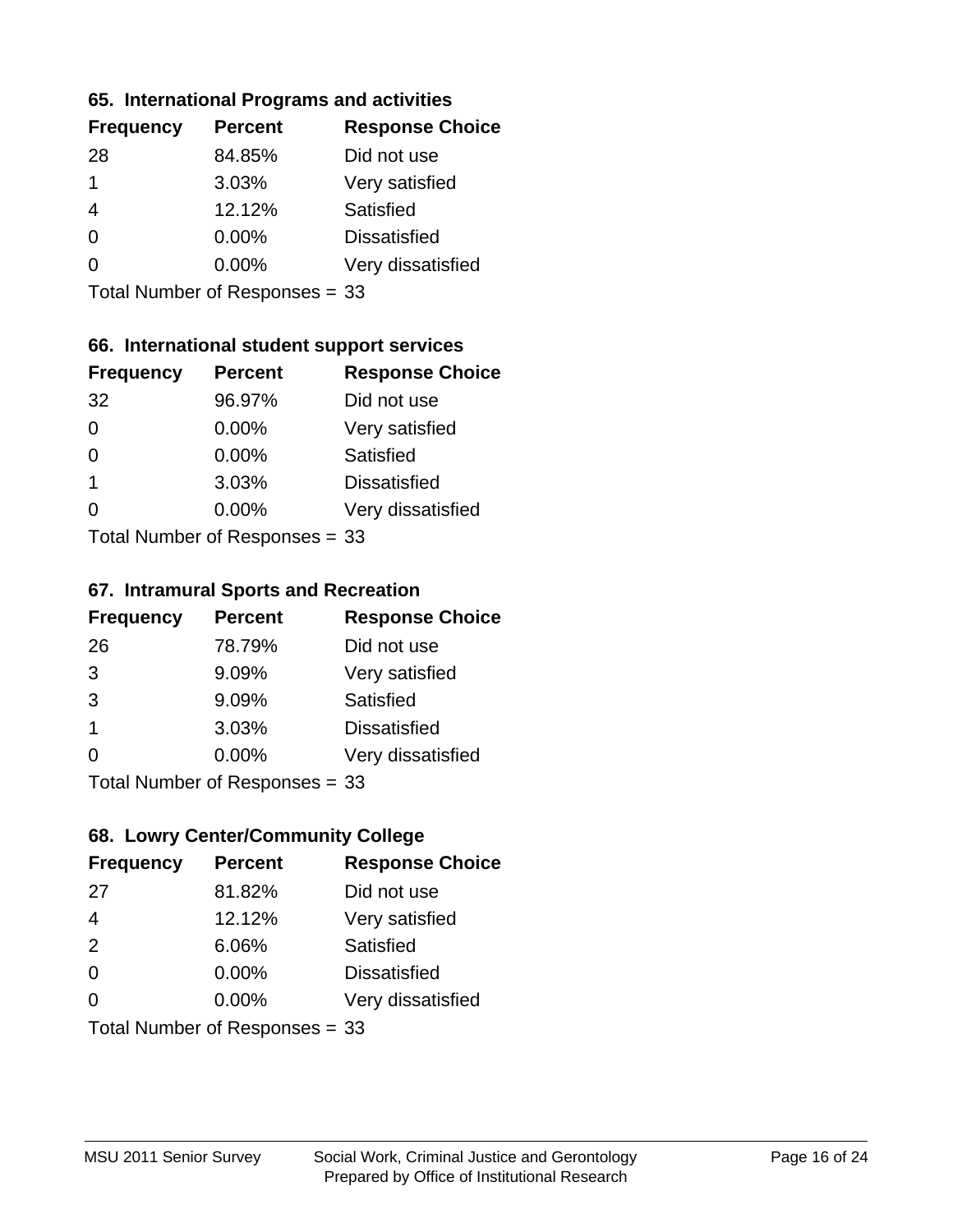#### **69. Library**

| <b>Frequency</b> | <b>Percent</b> | <b>Response Choice</b> |
|------------------|----------------|------------------------|
| 4                | 12.12%         | Did not use            |
| 16               | 48.48%         | Very satisfied         |
| 13               | 39.39%         | Satisfied              |
| 0                | 0.00%          | <b>Dissatisfied</b>    |
| 0                | 0.00%          | Very dissatisfied      |
|                  |                |                        |

Total Number of Responses = 33

# **70. MAP Report**

| <b>Frequency</b> | <b>Percent</b>                 | <b>Response Choice</b> |
|------------------|--------------------------------|------------------------|
| 0                | 0.00%                          | Did not use            |
| 16               | 50.00%                         | Very satisfied         |
| 10               | 31.25%                         | Satisfied              |
| $\overline{4}$   | 12.50%                         | <b>Dissatisfied</b>    |
| $\mathcal{P}$    | 6.25%                          | Very dissatisfied      |
|                  | Total Number of Responses = 32 |                        |

#### **71. MSU Web site**

| <b>Frequency</b>               | <b>Percent</b> | <b>Response Choice</b> |
|--------------------------------|----------------|------------------------|
| $\Omega$                       | $0.00\%$       | Did not use            |
| 22                             | 66.67%         | Very satisfied         |
| 11                             | 33.33%         | Satisfied              |
| $\Omega$                       | 0.00%          | <b>Dissatisfied</b>    |
| 0                              | 0.00%          | Very dissatisfied      |
| Total Number of Responses = 33 |                |                        |

#### **72. NCAA Sports**

| <b>Frequency</b> | <b>Percent</b>                 | <b>Response Choice</b> |
|------------------|--------------------------------|------------------------|
| 25               | 75.76%                         | Did not use            |
| 6                | 18.18%                         | Very satisfied         |
| 2                | 6.06%                          | Satisfied              |
| 0                | $0.00\%$                       | <b>Dissatisfied</b>    |
| $\Omega$         | 0.00%                          | Very dissatisfied      |
|                  | Total Number of Responses = 33 |                        |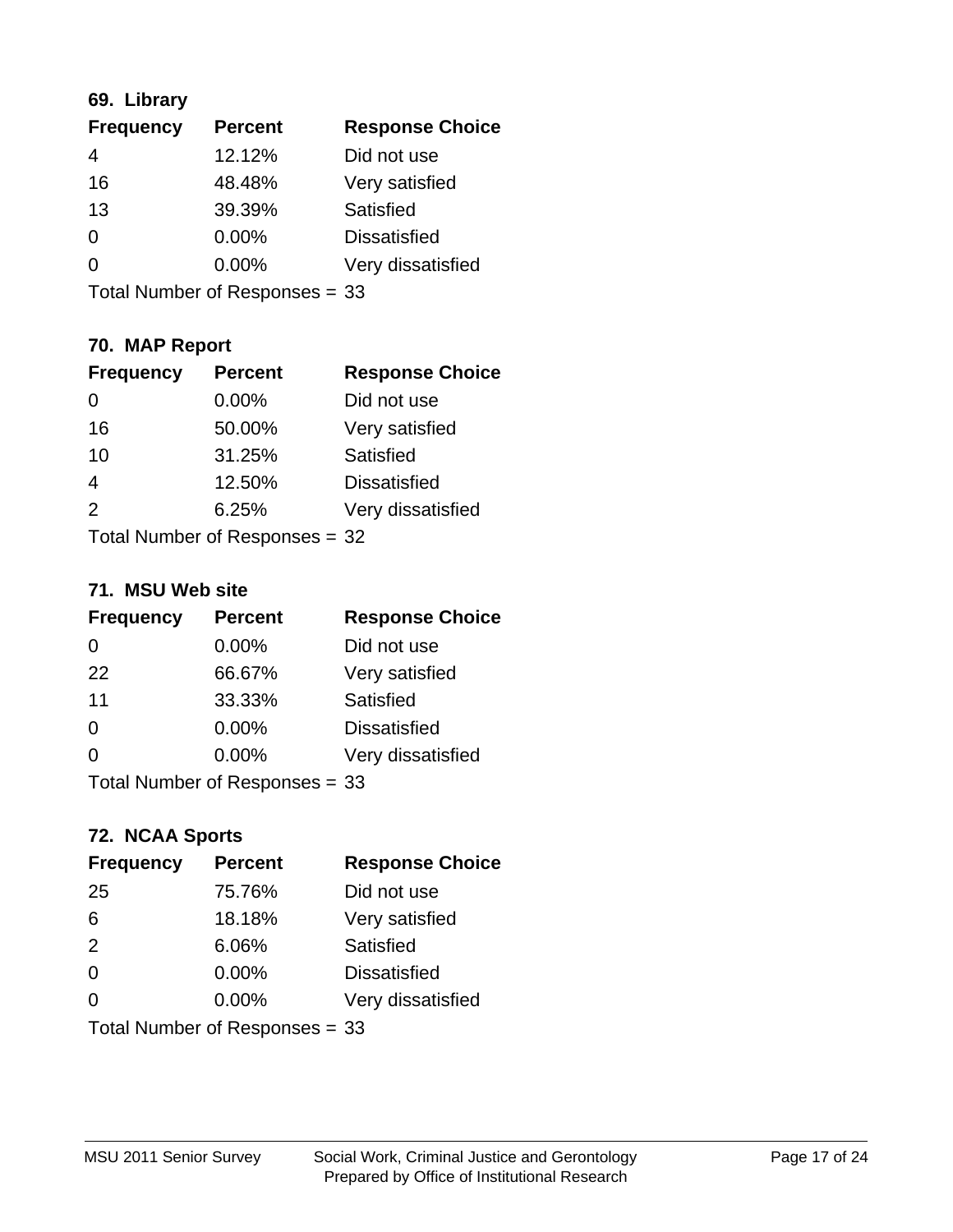#### **73. Online courses that are not e-study**

| <b>Frequency</b> | <b>Percent</b> | <b>Response Choice</b> |
|------------------|----------------|------------------------|
| 19               | 59.38%         | Did not use            |
| 10               | 31.25%         | Very satisfied         |
| 3                | 9.38%          | Satisfied              |
| 0                | $0.00\%$       | <b>Dissatisfied</b>    |
|                  | $0.00\%$       | Very dissatisfied      |
|                  |                |                        |

Total Number of Responses = 32

# **74. Racer Touch Registration**

| <b>Frequency</b>          | <b>Percent</b> | <b>Response Choice</b> |
|---------------------------|----------------|------------------------|
| 0                         | $0.00\%$       | Did not use            |
| 12                        | 37.50%         | Very satisfied         |
| 11                        | 34.38%         | <b>Satisfied</b>       |
| $\overline{7}$            | 21.88%         | <b>Dissatisfied</b>    |
| $\mathcal{P}$             | 6.25%          | Very dissatisfied      |
| Total Number of Desponses |                |                        |

Total Number of Responses = 32

#### **75. Residential College programming and activities**

| <b>Frequency</b>          | <b>Percent</b> | <b>Response Choice</b> |
|---------------------------|----------------|------------------------|
| 16                        | 50.00%         | Did not use            |
| 7                         | 21.88%         | Very satisfied         |
| 8                         | 25.00%         | Satisfied              |
| -1                        | 3.13%          | <b>Dissatisfied</b>    |
| 0                         | 0.00%          | Very dissatisfied      |
| Total Number of Desponses |                |                        |

Total Number of Responses = 32

#### **76. Scholarships/grants/student employment**

| <b>Frequency</b>               | <b>Percent</b> | <b>Response Choice</b> |
|--------------------------------|----------------|------------------------|
| 7                              | 21.88%         | Did not use            |
| 8                              | 25.00%         | Very satisfied         |
| 12                             | 37.50%         | Satisfied              |
| $\overline{4}$                 | 12.50%         | <b>Dissatisfied</b>    |
| $\overline{\mathbf{1}}$        | 3.13%          | Very dissatisfied      |
| Total Number of Responses = 32 |                |                        |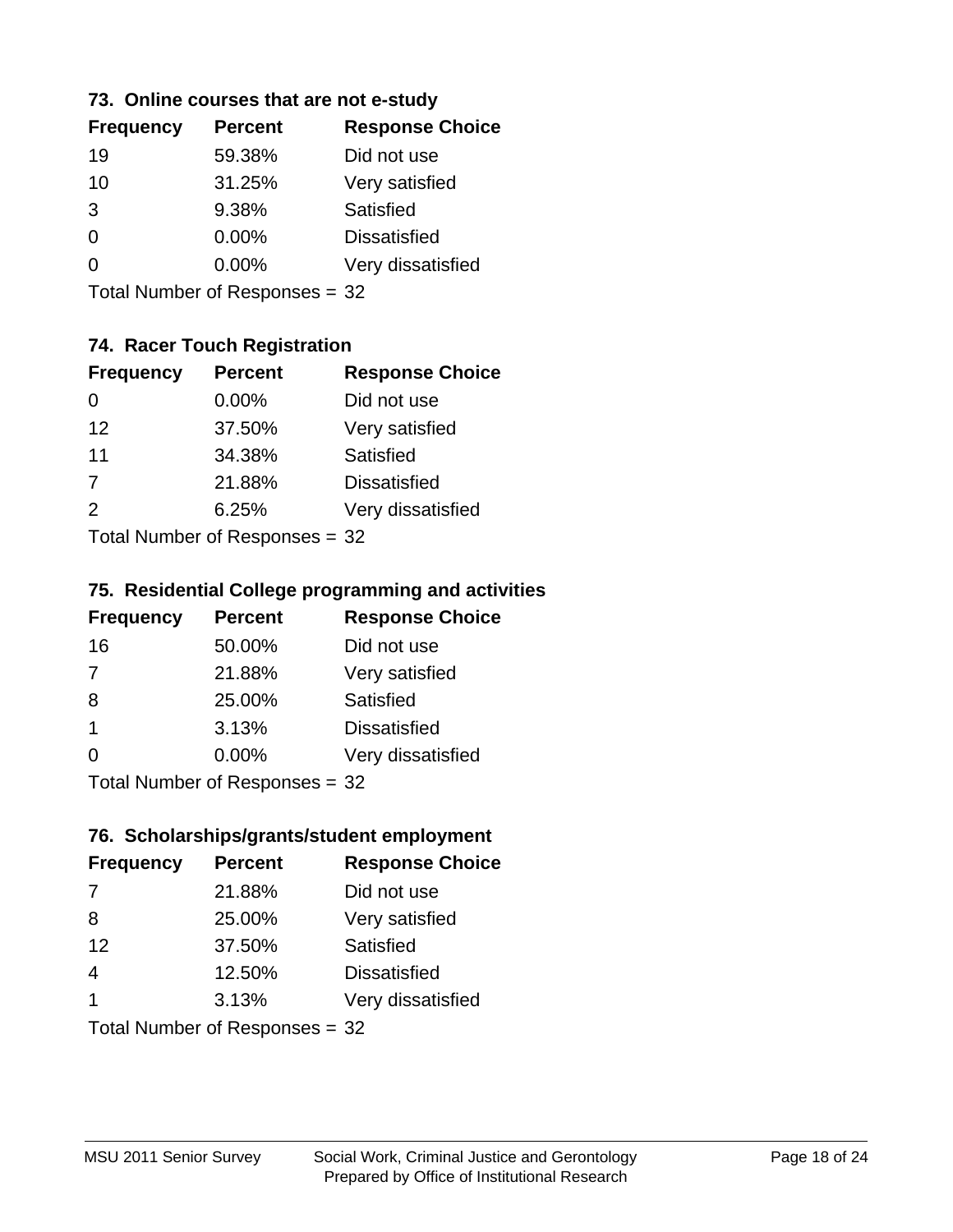#### **77. Security Services**

| <b>Percent</b> | <b>Response Choice</b> |
|----------------|------------------------|
| 71.88%         | Did not use            |
| 15.63%         | Very satisfied         |
| 9.38%          | Satisfied              |
| 3.13%          | <b>Dissatisfied</b>    |
| $0.00\%$       | Very dissatisfied      |
|                |                        |

Total Number of Responses = 32

### **78. Services for non-traditional students**

| <b>Frequency</b>           | <b>Percent</b> | <b>Response Choice</b> |
|----------------------------|----------------|------------------------|
| 25                         | 78.13%         | Did not use            |
| 4                          | 12.50%         | Very satisfied         |
| $\overline{1}$             | 3.13%          | <b>Satisfied</b>       |
| 1                          | 3.13%          | <b>Dissatisfied</b>    |
| 1                          | 3.13%          | Very dissatisfied      |
| Tetal Number of Desperance |                |                        |

Total Number of Responses = 32

#### **79. Student Support Services (Trio)**

| <b>Frequency</b>            | <b>Percent</b> | <b>Response Choice</b> |
|-----------------------------|----------------|------------------------|
| 28                          | 87.50%         | Did not use            |
| 3                           | 9.38%          | Very satisfied         |
| $\mathbf 1$                 | 3.13%          | Satisfied              |
| $\Omega$                    | 0.00%          | <b>Dissatisfied</b>    |
| $\Omega$                    | 0.00%          | Very dissatisfied      |
| Total Number of Depanonce - |                |                        |

I otal Number of Responses = 32

#### **80. Student PIN System**

| <b>Frequency</b> | <b>Percent</b>                 | <b>Response Choice</b> |
|------------------|--------------------------------|------------------------|
| 1                | 3.13%                          | Did not use            |
| 18               | 56.25%                         | Very satisfied         |
| 13               | 40.63%                         | Satisfied              |
| $\Omega$         | $0.00\%$                       | <b>Dissatisfied</b>    |
| $\Omega$         | 0.00%                          | Very dissatisfied      |
|                  | Total Number of Responses = 32 |                        |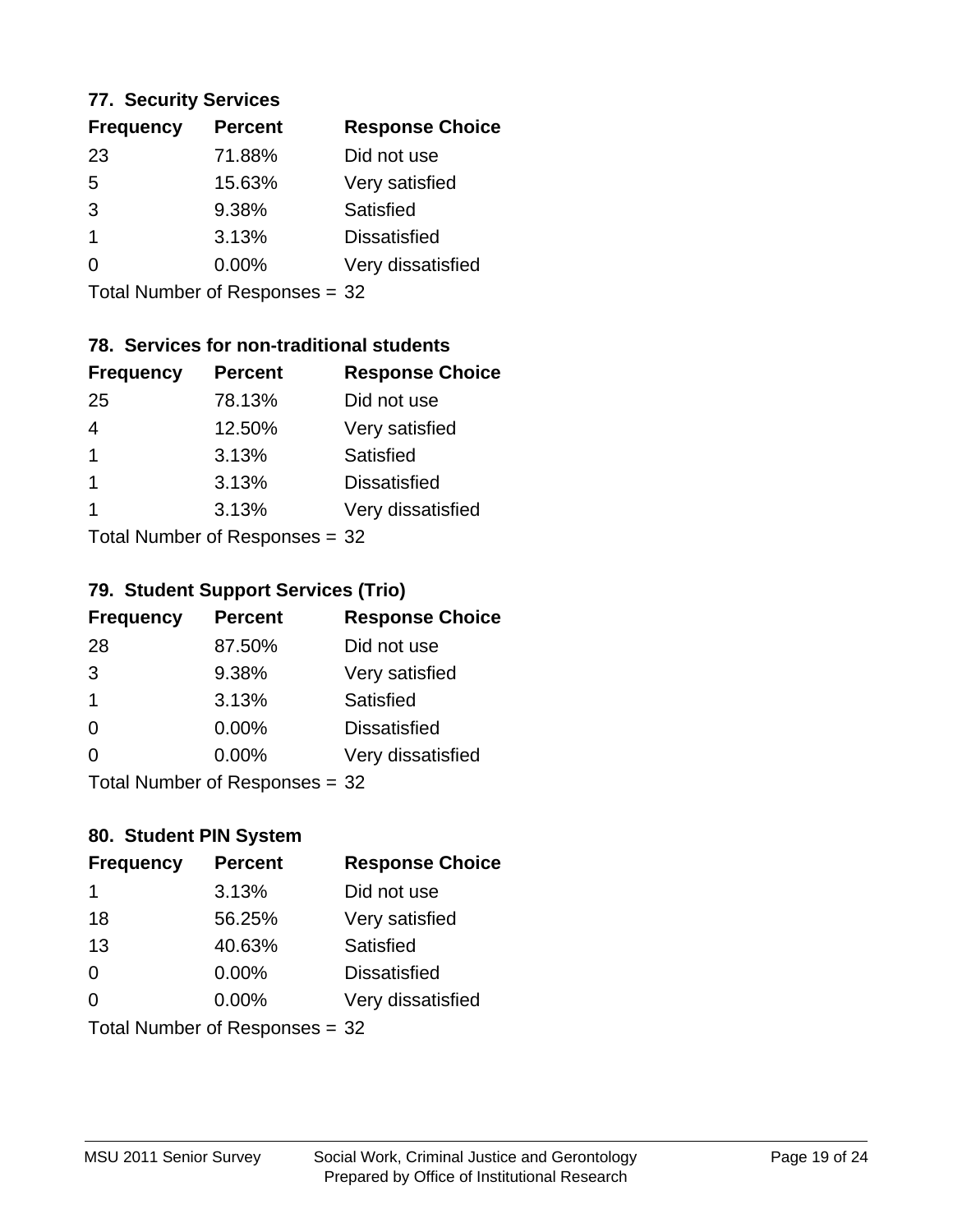#### **81. Student Records/Transcript Services**

| <b>Frequency</b> | <b>Percent</b> | <b>Response Choice</b> |
|------------------|----------------|------------------------|
| 4                | 12.50%         | Did not use            |
| 12               | 37.50%         | Very satisfied         |
| 14               | 43.75%         | <b>Satisfied</b>       |
| $\mathcal{P}$    | 6.25%          | <b>Dissatisfied</b>    |
| ∩                | $0.00\%$       | Very dissatisfied      |
|                  |                |                        |

Total Number of Responses = 32

#### **82. Computer and Internet access for study and research needs**

| <b>Frequency</b>           | <b>Percent</b> | <b>Response Choice</b> |
|----------------------------|----------------|------------------------|
| $\mathcal{P}$              | 6.25%          | Did not use            |
| 17                         | 53.13%         | Very satisfied         |
| 10                         | 31.25%         | Satisfied              |
| 2                          | 6.25%          | <b>Dissatisfied</b>    |
| 1                          | 3.13%          | Very dissatisfied      |
| Tetal Number of Desperance |                |                        |

Total Number of Responses = 32

#### **83. Women's Center**

| <b>Frequency</b>           | <b>Percent</b> | <b>Response Choice</b> |
|----------------------------|----------------|------------------------|
| 28                         | 87.50%         | Did not use            |
| $\mathcal{P}$              | 6.25%          | Very satisfied         |
| 2                          | 6.25%          | Satisfied              |
| $\Omega$                   | $0.00\%$       | <b>Dissatisfied</b>    |
| $\Omega$                   | 0.00%          | Very dissatisfied      |
| Total Number of Deepersoon |                |                        |

Total Number of Responses = 32

#### **84. To what extent did you participate in Residential College activities?**

| <b>Frequency</b>            | <b>Percent</b> | <b>Response Choice</b> |
|-----------------------------|----------------|------------------------|
| -21                         | 65.63%         | Did not participate    |
| 3                           | 9.38%          | Frequently             |
| $\overline{4}$              | 12.50%         | Occasionally           |
| 4                           | 12.50%         | Seldom                 |
| Tatal Mussakers of December |                |                        |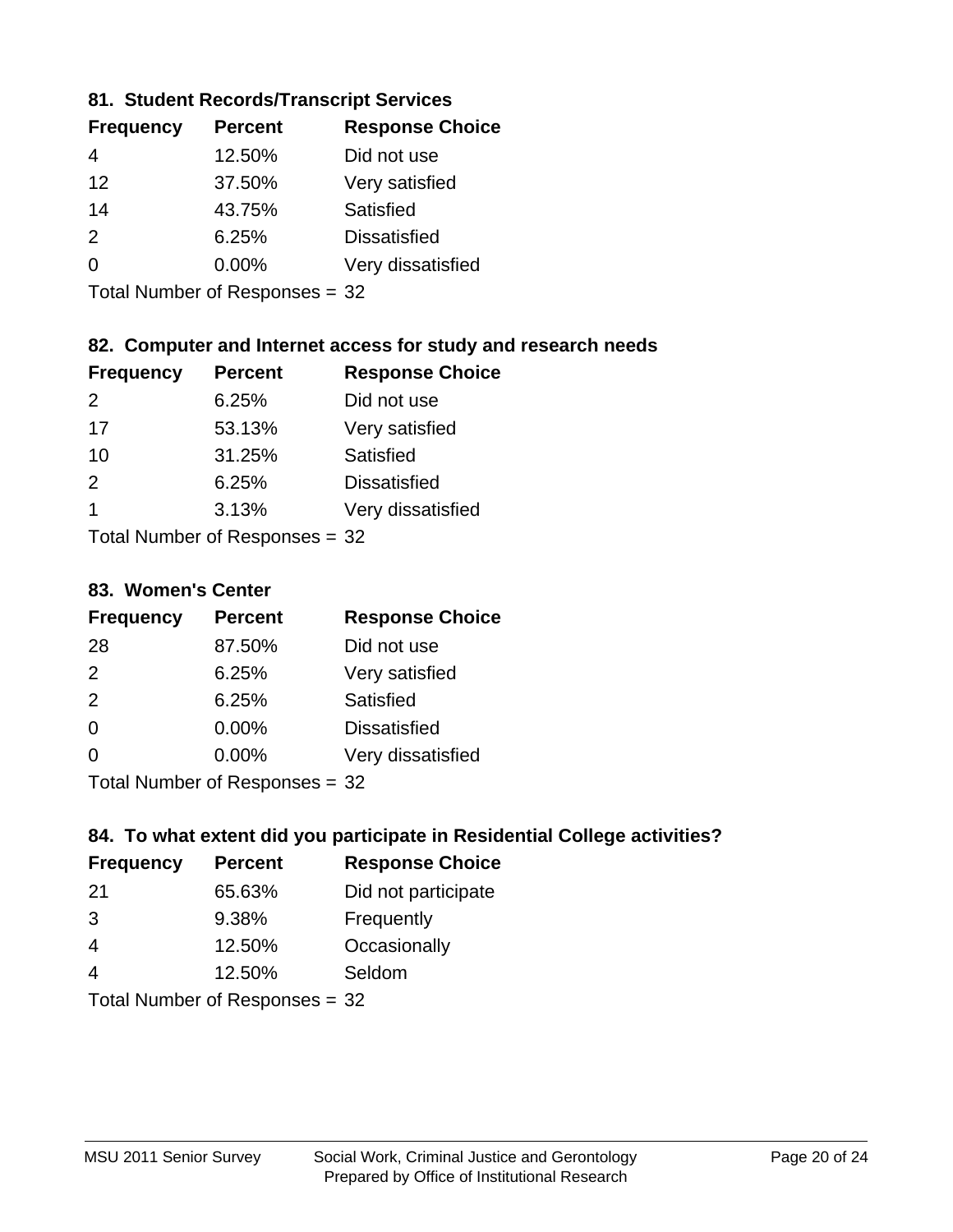| <b>Frequency</b> | <b>Percent</b> | <b>Response Choice</b>                 |
|------------------|----------------|----------------------------------------|
| 14               | 43.75%         | Not familiar with Residential Colleges |
| $\overline{4}$   | 12.50%         | Very positive                          |
| 13               | 40.63%         | <b>Positive</b>                        |
| 0                | $0.00\%$       | <b>Negative</b>                        |
|                  | 3.13%          | Very negative                          |
|                  |                |                                        |

#### **85. Which phrase best describes your opinion of Residential Colleges?**

Total Number of Responses = 32

#### **Questions 86-95**

**University Graduate." Please indicate how effective your MSU experience was in The University has formulated ten desired "Characteristics of the Murray State enhancing your abilities in each area.**

# **86. Engage in mature, independent and creative thought and express that thought effectively in oral and written communication;**

| <b>Percent</b> | <b>Response Choice</b> |
|----------------|------------------------|
| 41.94%         | Very effective         |
| 51.61%         | Effective              |
| 6.45%          | Ineffective            |
| $0.00\%$       | Very ineffective       |
|                |                        |

Total Number of Responses = 31

#### **87. Understand and apply the critical and scientific methodologies that**

**academic disciplines employ to discover knowledge and ascertain its validity;**

| <b>Frequency</b> | <b>Percent</b> | <b>Response Choice</b> |
|------------------|----------------|------------------------|
| 13               | 41.94%         | Very effective         |
| 17               | 54.84%         | Effective              |
| $\mathbf 1$      | 3.23%          | Ineffective            |
| $\Omega$         | 0.00%          | Very ineffective       |
|                  |                |                        |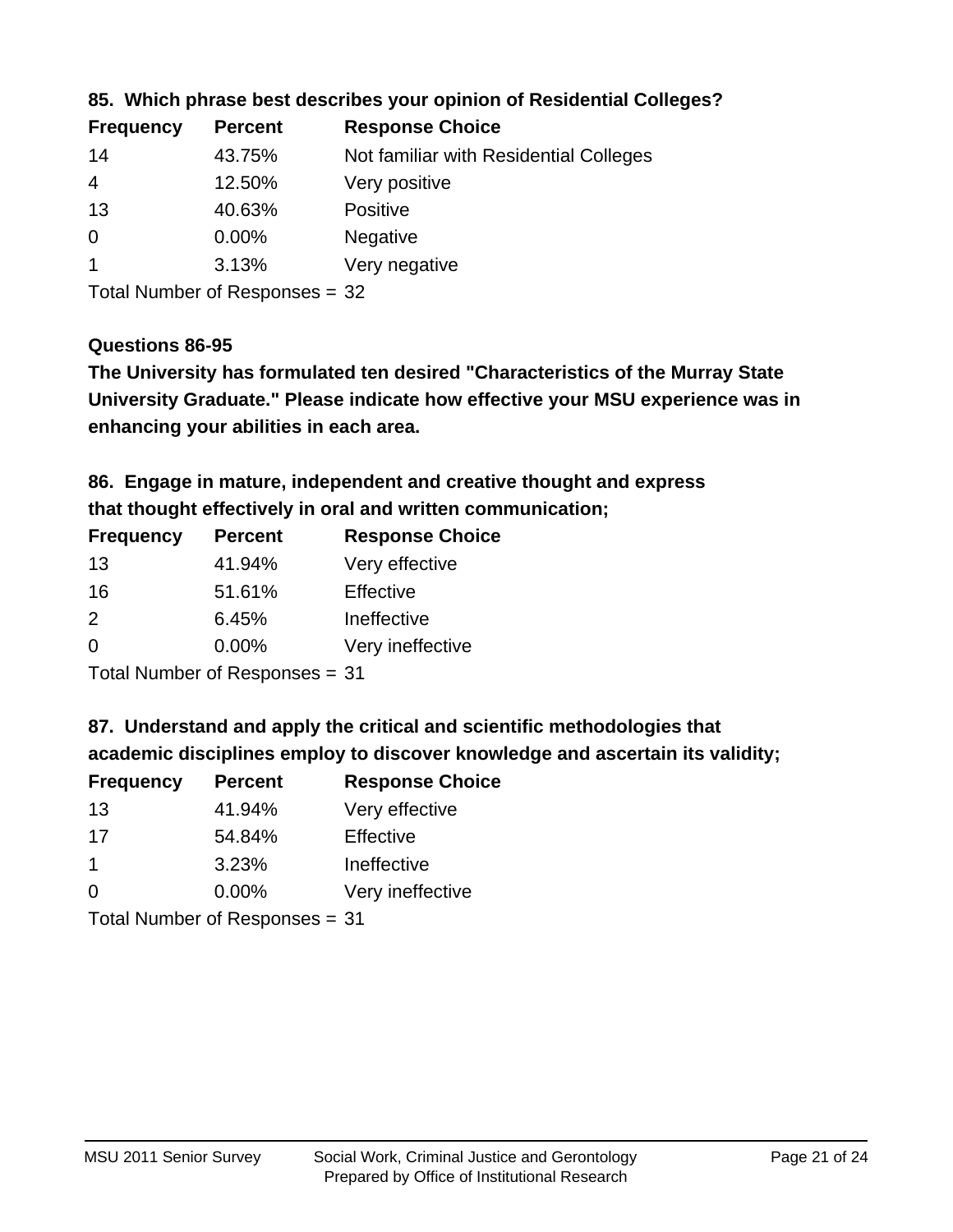# **88. Apply sound standards of information gathering, analysis and**

| evaluation to reach logical decisions; |  |
|----------------------------------------|--|
|----------------------------------------|--|

| <b>Percent</b> | <b>Response Choice</b> |
|----------------|------------------------|
| 51.61%         | Very effective         |
| 45.16%         | Effective              |
| 3.23%          | Ineffective            |
| $0.00\%$       | Very ineffective       |
|                |                        |

Total Number of Responses = 31

# **89. Understand the roles and applications of science and technology in the solution of the problems of a changing world;**

| <b>Frequency</b> | <b>Percent</b> | <b>Response Choice</b> |
|------------------|----------------|------------------------|
| 14               | 45.16%         | Very effective         |
| 14               | 45.16%         | Effective              |
| 3                | 9.68%          | Ineffective            |
| $\Omega$         | 0.00%          | Very ineffective       |
|                  |                |                        |

Total Number of Responses = 31

# **90. Demonstrate a critical understanding of the world's historical, literary, philosophical, and artistic traditions;**

| <b>Frequency</b> | <b>Percent</b> | <b>Response Choice</b> |
|------------------|----------------|------------------------|
| 12               | 38.71%         | Very effective         |
| 17               | 54.84%         | Effective              |
| $\mathcal{P}$    | 6.45%          | Ineffective            |
| $\Omega$         | 0.00%          | Very ineffective       |
|                  |                |                        |

Total Number of Responses = 31

# **91. Understand the dynamics of cultural diversity, of competing economic and political systems, and of complex moral and ethical issues;**

| <b>Frequency</b> | <b>Percent</b>                 | <b>Response Choice</b> |
|------------------|--------------------------------|------------------------|
| 20               | 62.50%                         | Very effective         |
| 10               | 31.25%                         | Effective              |
| $\mathcal{P}$    | 6.25%                          | Ineffective            |
| $\Omega$         | 0.00%                          | Very ineffective       |
|                  | Total Number of Responses = 32 |                        |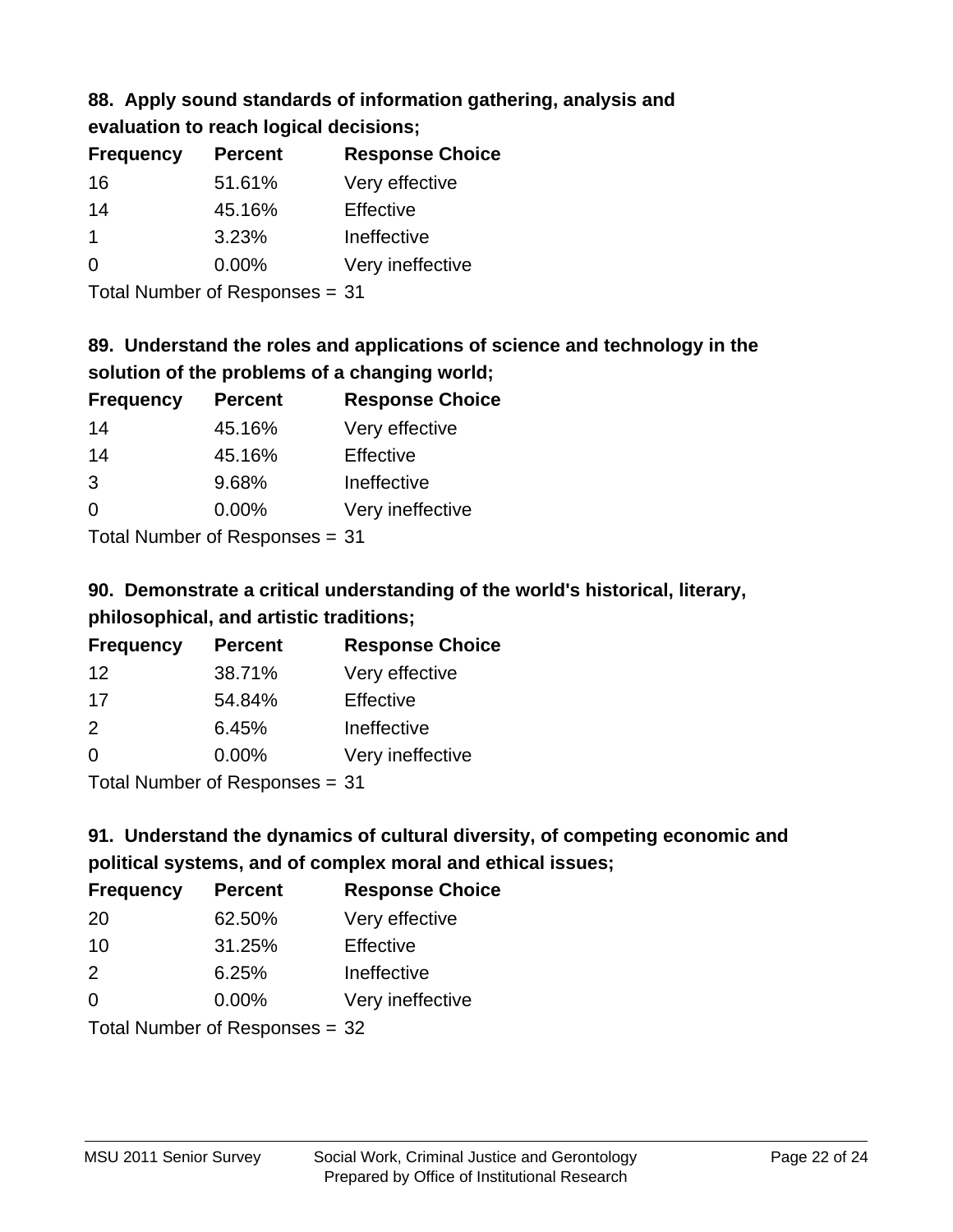### **92. Understand the nature of and engage in ethical behavior and**

**responsible citizenship;**

| <b>Frequency</b> | <b>Percent</b> | <b>Response Choice</b> |
|------------------|----------------|------------------------|
| 18               | 56.25%         | Very effective         |
| 13               | 40.63%         | Effective              |
|                  | 3.13%          | Ineffective            |
| $\Omega$         | 0.00%          | Very ineffective       |
|                  |                |                        |

Total Number of Responses = 32

# **93. Understand the importance of the behaviors necessary to maintain a healthy lifestyle;**

| <b>Frequency</b>                                                 | <b>Percent</b> | <b>Response Choice</b> |
|------------------------------------------------------------------|----------------|------------------------|
| 15                                                               | 46.88%         | Very effective         |
| 17                                                               | 53.13%         | Effective              |
| $\Omega$                                                         | $0.00\%$       | Ineffective            |
| $\Omega$                                                         | 0.00%          | Very ineffective       |
| $\tau$ . $\tau$ . In the set of $\mathbb{R}$ . The set of $\tau$ |                |                        |

Total Number of Responses = 32

#### **94. Demonstrate mastery of a chosen field of study; and**

| <b>Frequency</b> | <b>Percent</b> | <b>Response Choice</b> |
|------------------|----------------|------------------------|
| 18               | 56.25%         | Very effective         |
| 14               | 43.75%         | Effective              |
| $\Omega$         | 0.00%          | Ineffective            |
| $\Omega$         | $0.00\%$       | Very ineffective       |
|                  |                |                        |

Total Number of Responses = 32

#### **95. Value intellectual pursuit and continuous learning in a changing world.**

| <b>Frequency</b> | <b>Percent</b> | <b>Response Choice</b> |
|------------------|----------------|------------------------|
| 18               | 56.25%         | Very effective         |
| 13               | 40.63%         | Effective              |
| $\mathbf 1$      | 3.13%          | Ineffective            |
| $\Omega$         | 0.00%          | Very ineffective       |
|                  |                |                        |